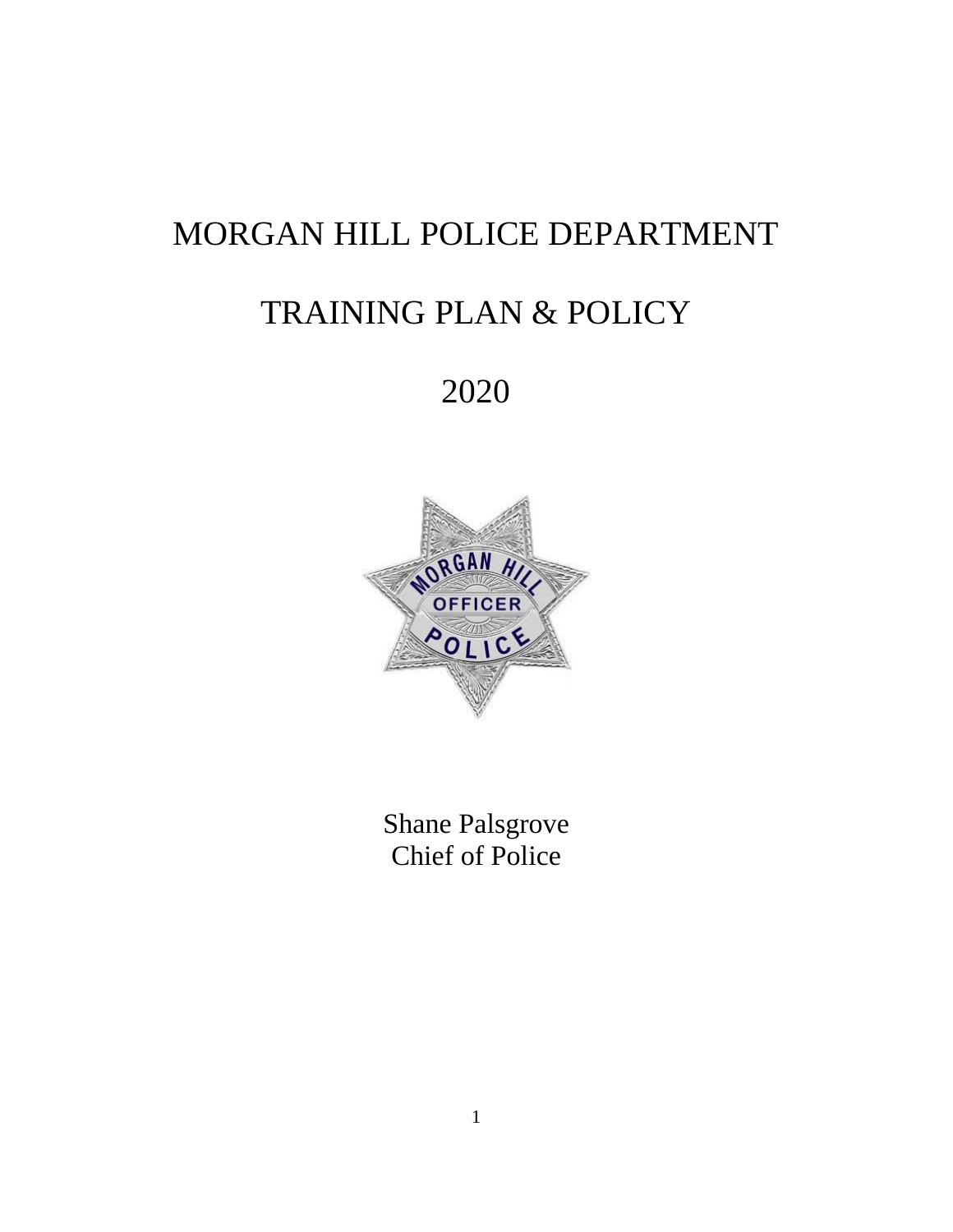| <b>Table of Contents</b>    |   |  |
|-----------------------------|---|--|
|                             |   |  |
|                             |   |  |
|                             |   |  |
|                             |   |  |
|                             |   |  |
|                             |   |  |
|                             |   |  |
|                             |   |  |
|                             |   |  |
|                             |   |  |
|                             |   |  |
|                             |   |  |
|                             |   |  |
|                             |   |  |
|                             |   |  |
|                             |   |  |
|                             |   |  |
|                             |   |  |
|                             |   |  |
|                             |   |  |
|                             |   |  |
| <b>IN-SERVICE TRAINING.</b> | q |  |
|                             |   |  |
|                             |   |  |
|                             |   |  |
|                             |   |  |
|                             |   |  |
|                             |   |  |
|                             |   |  |
|                             |   |  |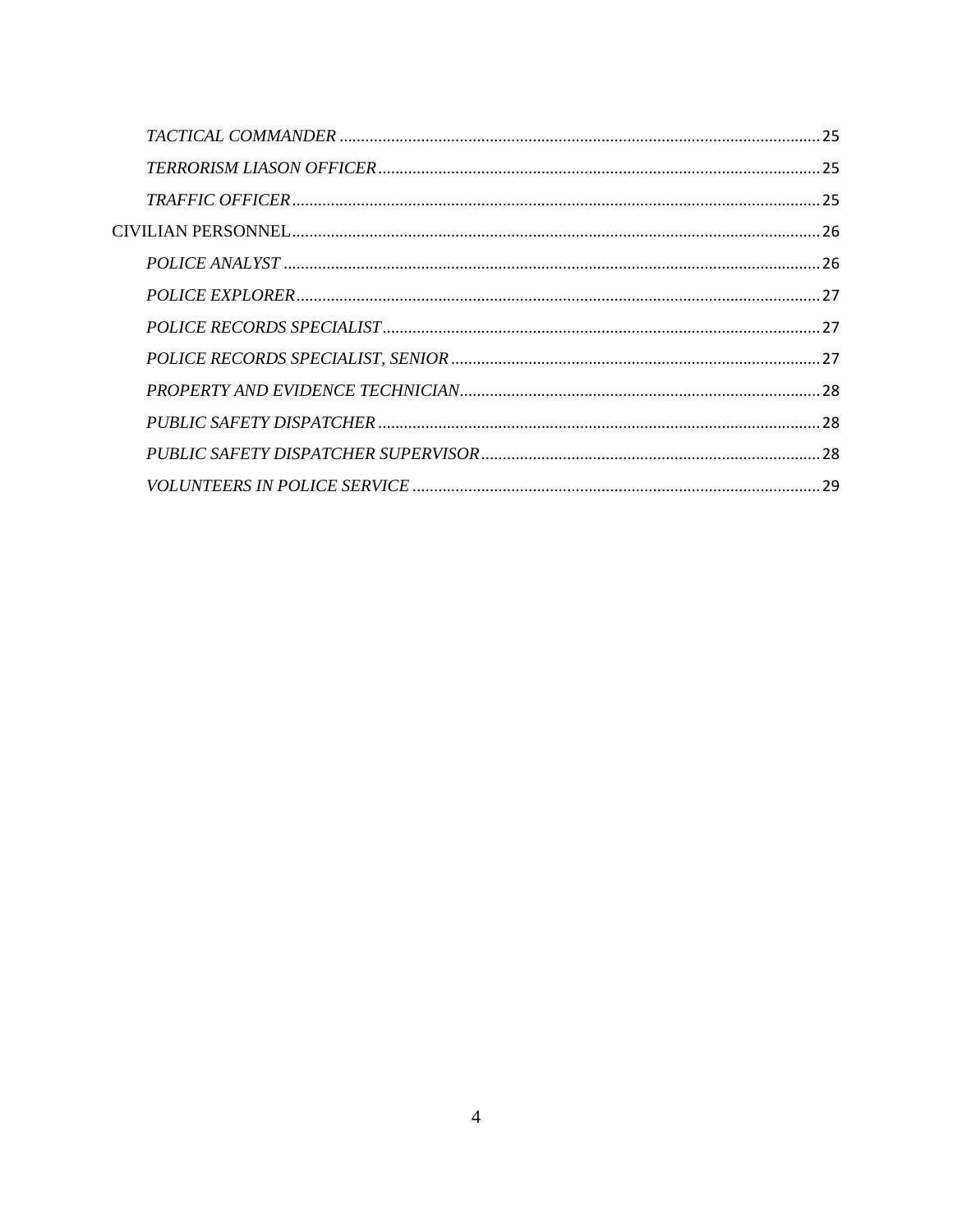# **MISSION STATEMENT**

<span id="page-4-0"></span>Your Morgan Hill Police Department is committed to delivering intelligent-based police services by partnering with the community to reduce crime, apprehend offenders, and improve quality of life with integrity, professionalism, and respect.

# **CORE VALUES**

<span id="page-4-1"></span>Our Core Values guide our Mission:

- **1.** Safety
- **2.** Integrity
- **3.** Respect
- **4.** Professionalism
- **5.** Pride
- **6.** Teamwork
- <span id="page-4-2"></span>**7.** Innovation

# **TRAINING POLICY**

# <span id="page-4-3"></span>**GOAL**

The Department has an obligation to provide a professional standard of law enforcement service to the community. In fulfilling that responsibility, it is essential that all Department personnel be properly trained. This is true not only at the entry-level where employees must receive basic recruit training prior to assumption of their law enforcement duties, but it is a continuous process throughout the employee's career. Training is provided to accommodate Department needs and to actualize the interest and concerns which the Department has for self-improvement and personal development of its employees.

In addition, to recruit training, the Department provides on-the-job, in service, promotional, and specialized technical training for its personnel.

The Department subscribes to and complies with the requirements of the California Commission on Peace Officers' Standards and Training (P.O.S.T.).

#### <span id="page-4-4"></span>**OBJECTIVES**

The objectives of the Morgan Hill Police Department training program are:

- 1. Enhance law enforcement services to the community.
- 2. Increase the technical expertise and overall effectiveness of personnel.
- 3. Provide for continual professional development of personnel.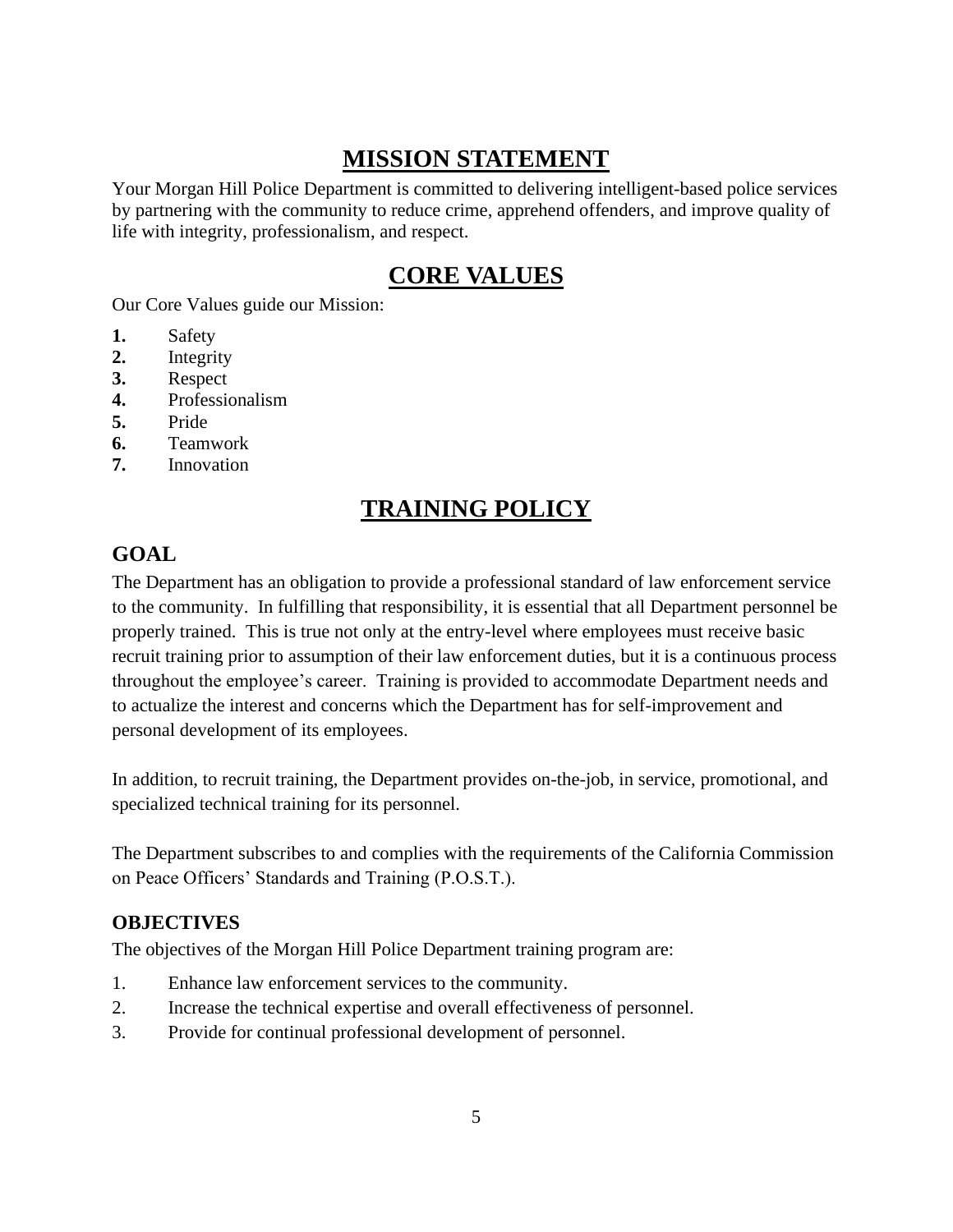# <span id="page-5-0"></span>**PHILOSOPHY**

The Morgan Hill Police Department seeks to encourage and provide opportunities for its personnel to participate in training and advanced education continually. Training is provided to all personnel as much as possible within the confines and needs of the Agency, budgetary constraints, and the availability of timely, qualified instruction.

Whenever possible, the Department will utilize courses certified by P.O.S.T. However, when necessary to meet the needs of the Agency, the Department may utilize training seminars, courses, and conferences that are not certified by P.O.S.T.

# <span id="page-5-1"></span>**SPECIFIC AREAS OF TRAINING**

The Morgan Hill Police Department's Training Plan and Policy will address the following types of training:

- 1. Training mandated by statute
- 2. Training by priority of need
- 3. P.O.S.T. mandated training
- 4. Field Training Program
- 5. Remedial training
- 6. In-service training
- 7. Career Development training

### <span id="page-5-2"></span>**PLAN ADMINISTRATION**

With the exception of the Field Training Program, the Morgan Hill Police Department's training program will be administered by the designated Training Manager.

The Training Manager will be the Police Department's representative on regional training committees, P.O.S.T., California Association of Police Training Managers (C.A.P.T.O.) functions, and Santa Clara County Association Training Officers (S.C.C.A.T.O.) and any other appropriate group, organization or seminar.

The Training Manager will develop and maintain the Training Plan necessary to conduct the Department's training program.

The Department Training Plan will be implemented within the procedures outlined in Morgan Hill Police Policy #208.

Included in this training manual is the Department's Training Plan outlined by rank. The Plan will include those courses which are mandated for each position, those which are critical to being able to perform the job correctly and professionally, and those courses which improve one's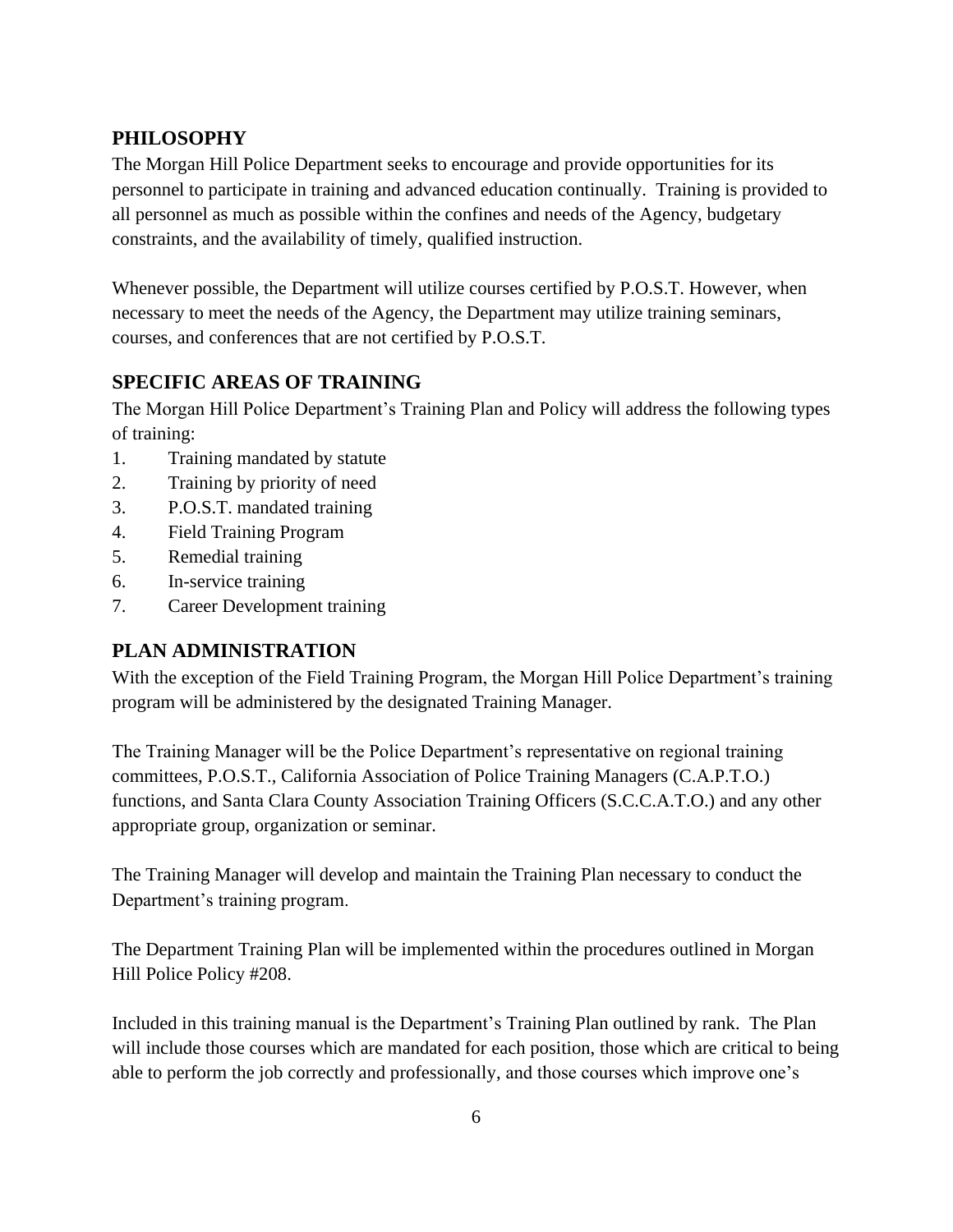ability to perform the job. The Training Plan will also assist in the budget process by forecasting necessary training.

It will be the responsibility of the Watch Commander to make the appropriate notifications concerning training courses and coordinate scheduling with the concerned staff and supervisory personnel.

<span id="page-6-0"></span>Listed training courses may not be all-inclusive. Other training may be added or substituted as needs arise and priorities identified.

# **STATUTORY TRAINING**

# <span id="page-6-1"></span>**BASIC COURSE**

All full time sworn personnel will have completed a P.O.S.T. certified basic academy course or its equivalent. (Penal Code section 832.3)

All full time sworn personnel must obtain a P.O.S.T. basic certificate within 18 months of employment. (Penal Code section 832.4)

# <span id="page-6-2"></span>**OSHA REQUIREMENTS**

All full time sworn personnel and Multi-Service personnel will annually receive training in Hazardous Material Handling. (California Code of Regulations Title 8, section 5192)

All full time sworn personnel, Property Technicians, and Multi-Service personnel will annually receive training in Blood Borne Pathogens. (California Code of Regulations Title 8, section 5193)

All full time sworn personnel must do a "Fit Test" of their respiratory protection annually. (California Code of Regulations Title 8, section 5144)

### <span id="page-6-3"></span>**FIRST AID AND CPR TRAINING**

All sworn personnel and Multi-Service personnel shall receive First Aid and CPR training as prescribed by the California Emergency Medical Services. The current requirements are eight hours every two years. (Penal Code section 3518)

### <span id="page-6-4"></span>**DOMESTIC VIOLENCE**

All sworn personnel shall complete a P.O.S.T. certified course in Domestic Violence. (Penal Code section 13519)

All sworn personnel shall complete the bi-annual update through the in-service training program.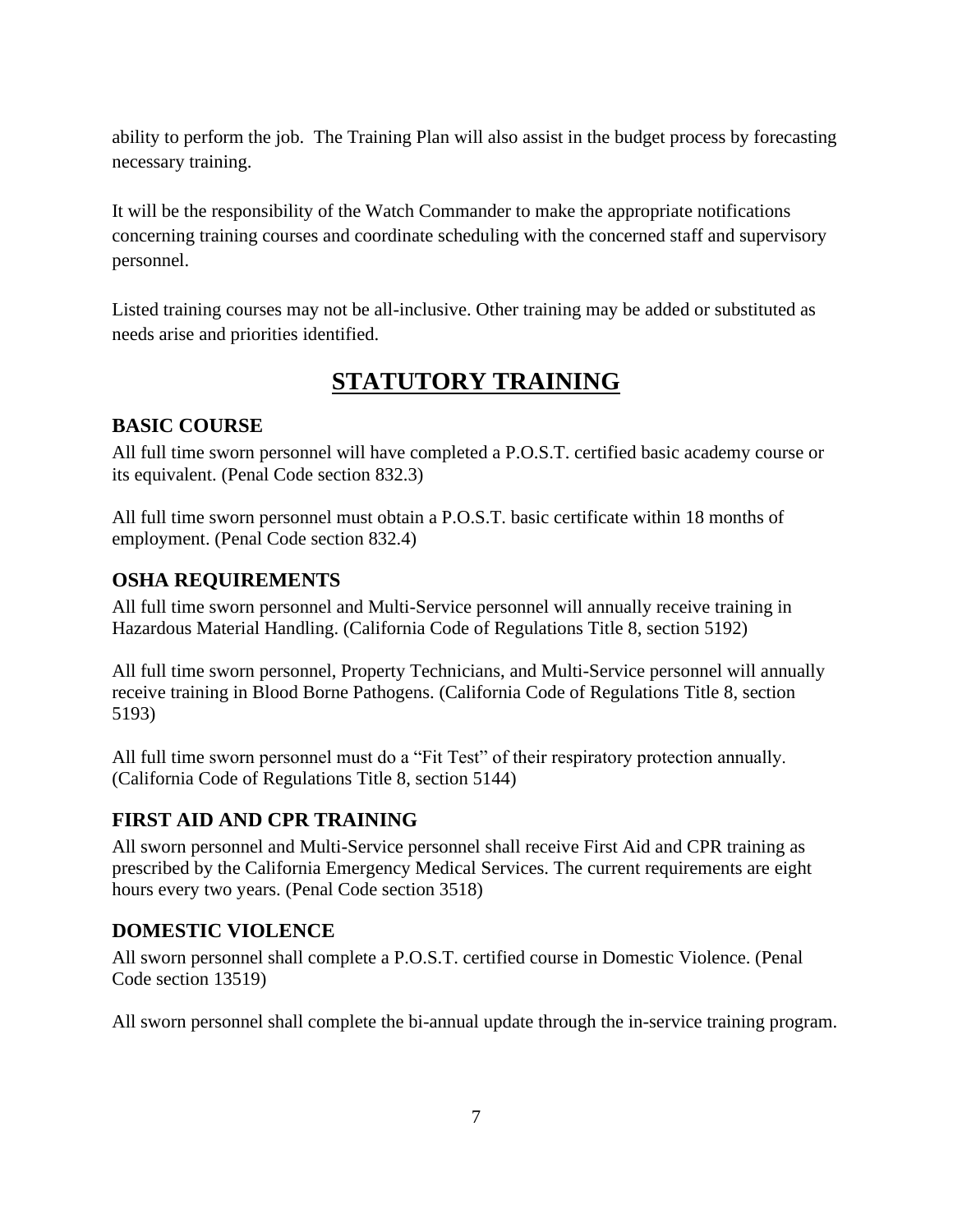### <span id="page-7-0"></span>**SEXUAL ASSAULT**

Sworn personnel, who have primary responsibility for the investigation of a sexual assault, shall complete a P.O.S.T. certified course in Sexual Assault Investigation within six months of assignment. This course would be suggested for all patrol officers. (Penal Code section 13516)

# <span id="page-7-1"></span>**RESERVE OFFICER BASIC TRAINING**

All Reserve Officers shall complete the basic certificate course as prescribed by P.O.S.T. Level I reserves appointed after January 1, 1997, must have the basic training established for police officers, which includes the successful completion of the field training program.

It is the policy of the Morgan Hill Police Department that all Reserve Officers will work toward Level I status defined by Penal Code section 832.6 as it relates to the level of training they possess. However, as a matter of practice, Reserve Officers will not be assigned as a single person patrol unit Level I status has been achieved.

### <span id="page-7-2"></span>**TELECOMMUNICATIONS**

Pursuant to Federal Law, the following personnel will receive the designated training in the legal issues and use of the telecommunications system such as National Crime Information Center (NCIC), California Law Enforcement Telecommunication System (CLETS), etc.:

- 1. Public Safety Dispatcher 8 hrs.
- 2. Sworn personnel below Captain and Multi-Service Officers 4 hrs.
- 3. Public Safety Dispatchers, Sworn Personnel, Records Personnel, and Multi-Service Officers will complete a re-certification program every two years.

### <span id="page-7-3"></span>**CONTINUING EDUCATION REQUIREMENTS, SWORN PERSONNEL**

All sworn personnel and public safety dispatchers must complete a minimum of 24 hours of P.O.S.T. certified continuing professional training once every two years, 14 hours of which must be perishable skills training (Arrest and Control, Firearms, Driver Training, and Tactical Communications).

The policy of the Morgan Hill Police Department is to provide this training through jobspecific/technical training, 8-hour modular training blocks, and special in-house training as required.

### <span id="page-7-4"></span>**SUPERVISORY COURSE**

All personnel promoted to the rank of Corporal, and Sergeant shall complete the P.O.S.T. Supervisory Course within one year of appointment.

Civilian supervisors shall complete a P.O.S.T. Civilian Supervisory Course within two years of appointment.

### <span id="page-7-5"></span>**MANAGEMENT COURSE**

The P.O.S.T. Supervisory course must be completed prior to attending the Management course.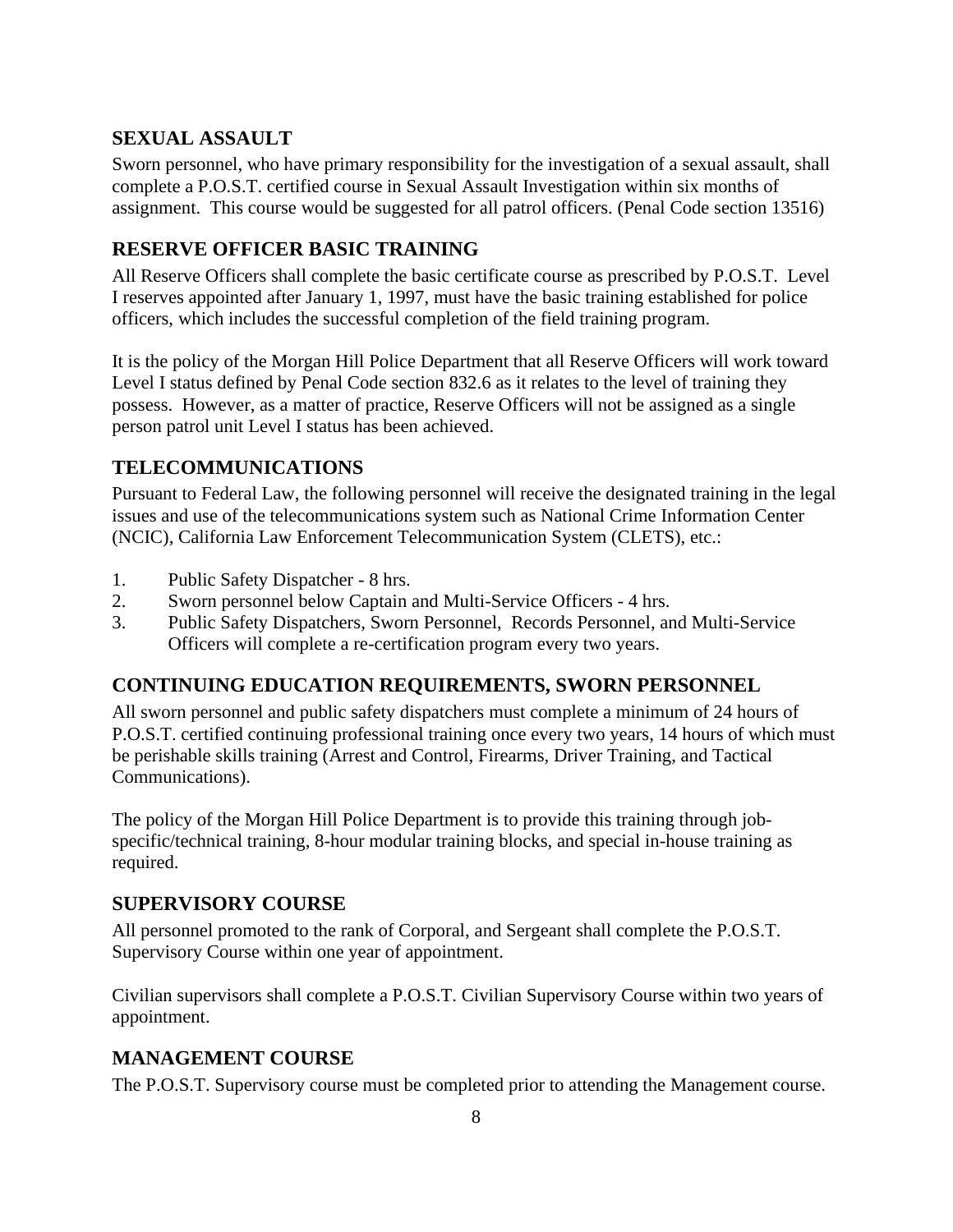All personnel promoted to the rank of Captain shall complete the P.O.S.T. Management Course within one year of appointment.

Civilian managers shall complete a P.O.S.T. Civilian Management Course within two years of appointment.

# <span id="page-8-0"></span>**FIELD TRAINING PROGRAM**

Every full-time police officer, including reserve officers, must satisfactorily complete the Field Training Officer (F.T.O.) program as prescribed in the F.T.O. manual.

All Multi-Service Officers must complete an F.T.O. program designed for that position and outlined in the appropriate training manual.

The Field Training Program will be administered within the Field Operations Division.

The Field Training Program Sergeant will be directly responsible for ensuring the trainee's completed F.T.O. manual to document the successful completion of the Field Training Program. The manual will be forwarded to the Field Operations Captain for review and permanent storage in the Department's training files prior to the trainee's release to the Field Operations Division.

<span id="page-8-1"></span>The Field Operations Captain will be responsible for maintaining Field Training files and documenting the trainee's final status at the conclusion of the F.T.O. program.

# **REMEDIAL TRAINING**

The Police Department will administer a program by which substandard performance can be identified so that appropriate corrective training can be applied to raise performance to an acceptable standard.

The program will include specific memos to the Field Operations Captain to outline the substandard performance and suggested remedies. The training may include the use of daily and/or weekly performance evaluations to the Field Operations Captain to document progress.

<span id="page-8-2"></span>Performance Improvement Plans (PIPS) may also be used as a tool to rectify substandard performance.

# **IN-SERVICE TRAINING**

The Police Department will administer a comprehensive in-service training program. This will encompass the following:

- 1. Perishable Skills- Arrest and Control, Firearms, Driving, and Technical Communication
- 2. Racial Profiling
- 3. CPR/ Fiest Aid
- 4. Domestic Violence Update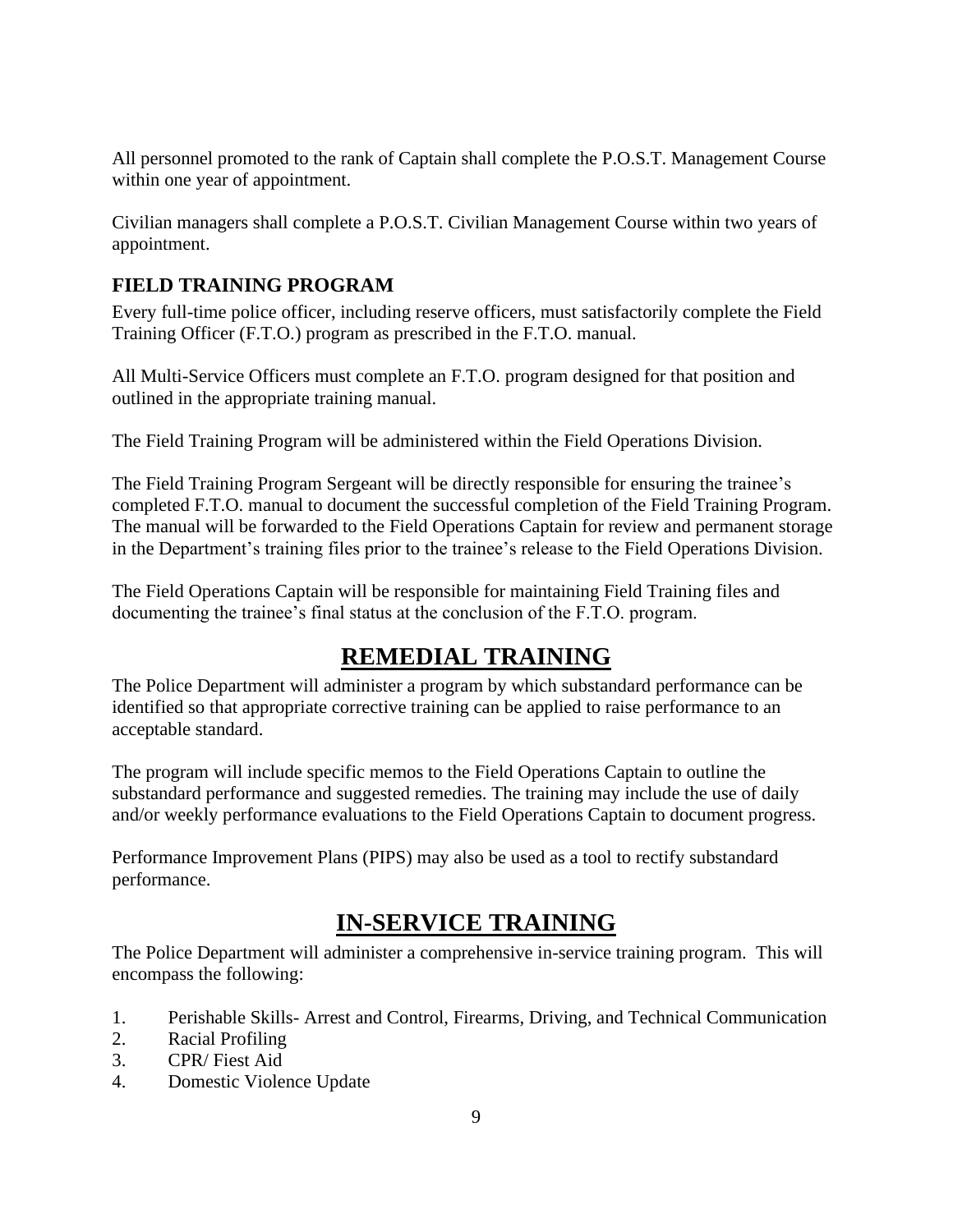- 5. Title 15
- 6. Taser
- 7. Force Options Special Training Bulletins
- 8. Impicit Bias
- <span id="page-9-0"></span>9. Principled Policing- Procedural Justice and Impicit Bias

# **CAREER DEVELOPMENT**

As part of the ongoing Department training program, emphasis will be on training for career development in order to accomplish:

- 1. Training for anticipated needs.
- 2. Training for promotions.
- 3. Training for remediation, professional growth, and development of individual employees. (In the area of remediation and professional growth and development, training programs should be developed through the performance evaluation process and be identified in the personnel evaluation system.)

# **TRANSITION TRAINING**

<span id="page-9-1"></span>All officers returning to Patrol after an absence of two years or more may be assigned to an F.T.O. for a minimum of one week, up to four weeks. The officer will be assigned a regular shift upon recommendation of the F.T.O. Sergeant.

All officers being transferred to a specialty assignment will participate in a formal orientation program as set up by the unit supervisor.

All Sergeants/Corporals returning to patrol after an absence of three years may be assigned to a Patrol Sergeant for a period of one week as deemed necessary by the Field Operations Captain, to become familiar with existing supervisory duties and responsibilities.

Personnel who are promoted without completing the required training for the previous rank will do so within six months of the new promotion. They will also complete a two week on the job training program specific to the new position.

All newly promoted Corporals will complete a five-week F.T.O with an assigned Patrol Sergeant prior to their release to the Field Operations Division.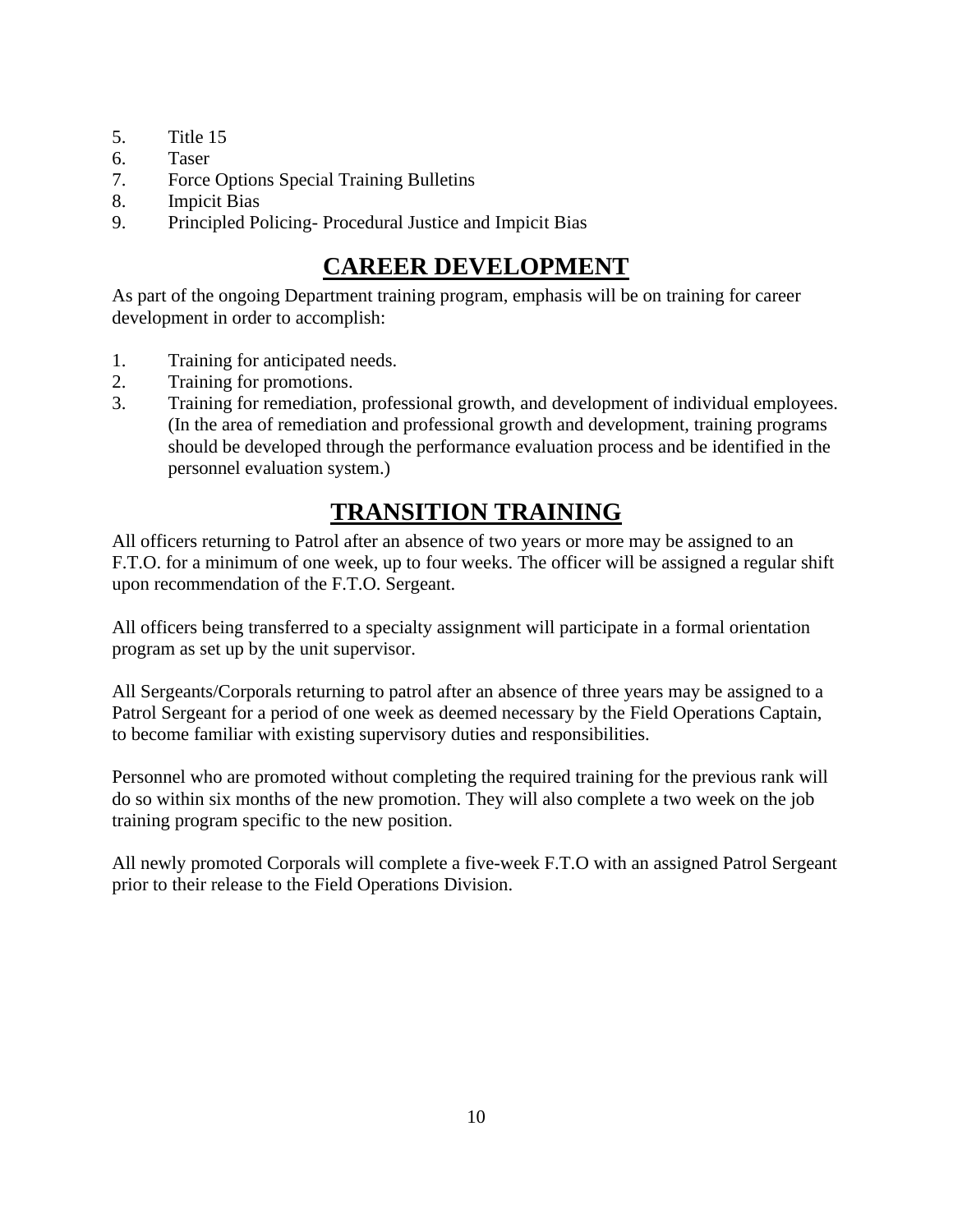# <span id="page-10-0"></span>**TRAINING PLAN – ADMINISTRATIVE PERSONNEL**

# <span id="page-10-1"></span>*CHIEF OF POLICE*

#### WITHIN THE FIRST TWO YEARS:

Executive Development

FBI National Academy or POST Command College (or equivalent) nationally recognized command level course

Introduction to Emergency Management; Earthquake

Role of the Police Chief

Police Chief/ City Manager Seminar

#### RECOMMENDED WITHIN THE FIRST FIVE YEARS:

Budget Analysis Civil Liabilities Cultural Diversity Executive Update FBI Law Enforcement Executive Development Standardized Emergency Management System

#### RECOMMENDED OPTIONAL COURSES

 California Police Chiefs Association – Drucker Leadership Program FBI Executive Training Labor/Management Relations Management/Discipline Seminars Strategic Planning

# <span id="page-10-2"></span>*CAPTAIN*

#### WITHIN THE FIRST TWO YEARS:

Management Course Introduction to Emergency Management; Earthquake

# RECOMMENDED WITHIN THE FIRST FIVE YEARS:

P.O.S.T. Command College Advanced Internal Affairs Budget Analysis Civil Liability Criminal Investigations Management Critical Incident Management ICI Homicide Hostage Negotiations – Command Incident Command System Media Relations & Management ICI Officer Involved Shootings Police Discipline – Due Process Special Weapons & Tactics – Command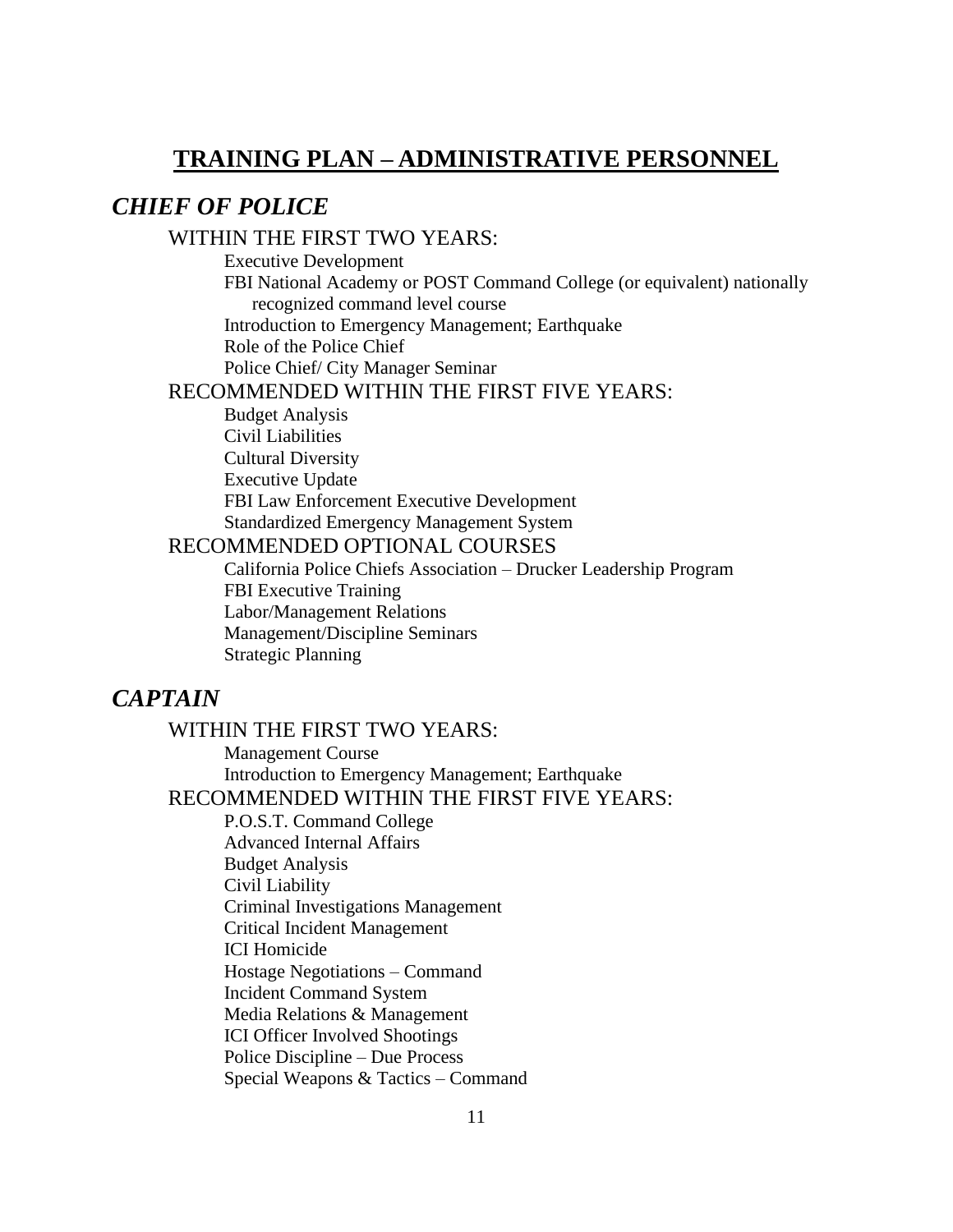Standard Emergency Management System Training Managers' Course Workers Compensation – Disability Retirement RECOMMENDED OPTIONAL COURSES Applied Ethics in Police Management Civil Liability Update Command College F.B.I. Academy Labor/Management Relations Management Update Negotiations Seminar Role of the Chief Strategic and Succession Planning Law Enforcement Executive Development California Police Chiefs Association Conference International Association of Chiefs of Police Conference FBI CA LEEDS P.O.S.T. Executive Development Course International Technological University Succeeding as a Police Chief: Beyond the Basics Strategic and Succession Planning for Chiefs of Police and Seconds in Command Partnering for Success Technology Summit Regional Communication Training: Having a Communication Strategy that Works in Your Community

# <span id="page-11-0"></span>*SUPPORT SERVICES MANAGER*

WITHIN THE FIRST TWO YEARS: Assertive Supervision Budget Analysis Civilian Supervisory Course Information Systems Management, Ongoing Leadership and Accountability Records Security Evidence and Property Function Management Public Records Act RECOMMENDED WITHIN THE FIRST FIVE YEARS: Civilian Management Seminar Civilian Management Seminar Advanced EIS Conference DOJ/UCR/NIBERS Training Legislative Update RECOMMENDED OPTIONAL COURSES CCUG Conference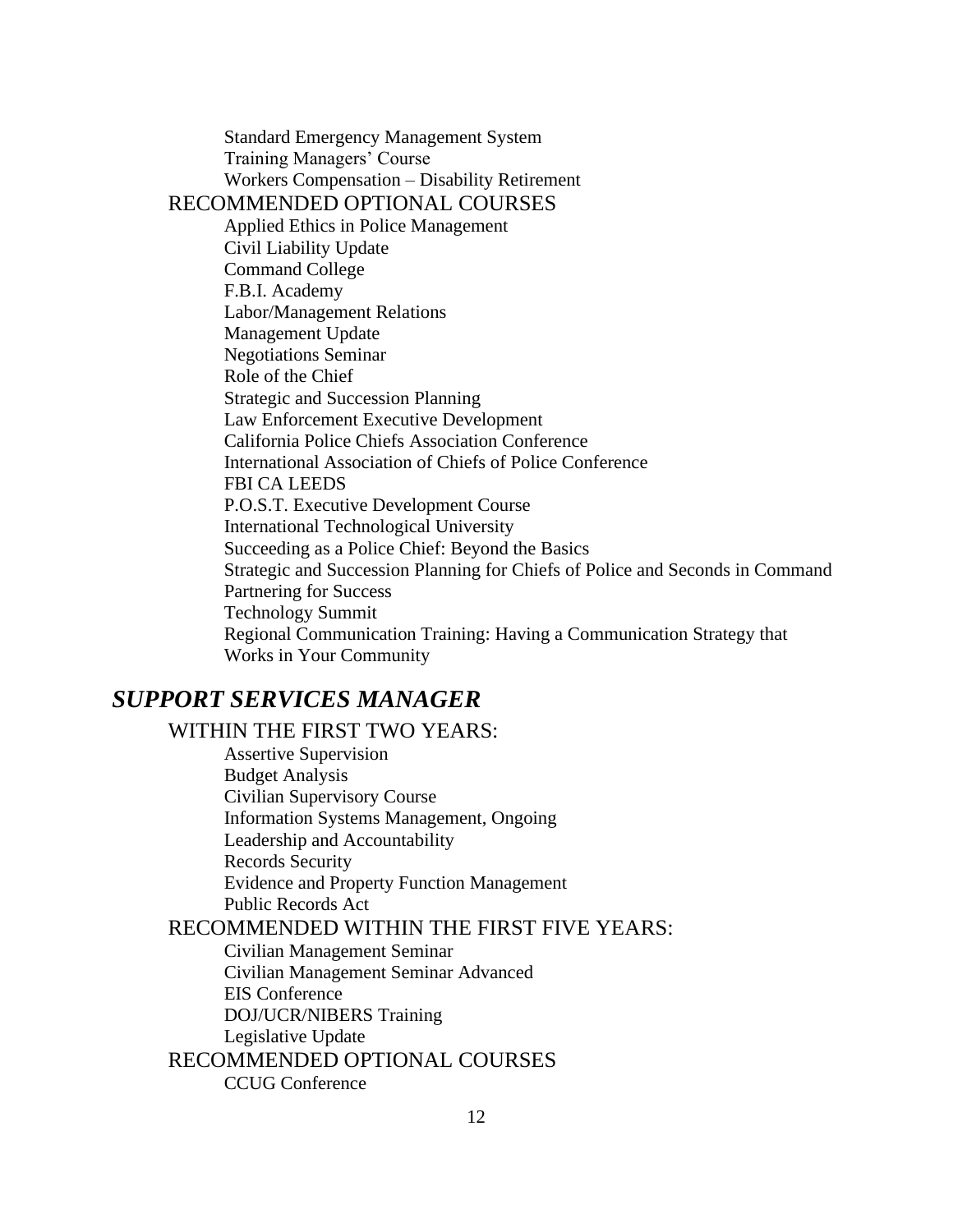CLEARS Conference CAPE Conference

### <span id="page-12-0"></span>*EMERGENCY SERVICES COORDINATOR*

#### WITHIN THE FIRST TWO YEARS:

ICS 100 – Introduction to Incident Command System

ICS 200 – ICS for Single Resources and Initial Action Incidents

ICS 300 – Intermediate ICS for Expanding Incidents

ICS 400 - Advanced ICS Command and General Staff-Complex Incidents

IS 700 – National Incident Management System an Introduction

IS 800 – National Response Plan, an Introduction

SEMS Introductory Course

Introduction to Emergency Management; Earthquake

#### RECOMMENDED WITHIN THE FIRST FIVE YEARS:

IS 546 – Continuity of Operations Awareness IS 547 – Introduction to Continuity of Operations Disaster Mitigation T1 - International Terrorism T2 –Domestic Terrorism Disaster Planning Disaster Recovery Enhanced Exercise Design Crisis Communication and the Media  $-1<sup>st</sup>$  Level CERT T3 – Train the Trainer CERT T4 - Program Manager AlertSCC – Introduction WebEOC – Introduction

# <span id="page-12-1"></span>*EXECUTIVE ASSISTANT TO THE CHIEF OF POLICE*

#### WITHIN THE FIRST TWO YEARS:

CPCA Partnering for Your Department's Success: A Course for Law Enforcement Executive Assistants CPOA Peace Officer's Bill of Rights Fred Pryor Human Resources for Anyone with Newly Assigned HR responsibilities

RECOMMENDED WITHIN THE FIRST FIVE YEARS:

Microsoft Office, Basic and Advanced MHPD Software Classes MHPD Specific Training

#### RECOMMENDED OPTIONAL COURSES

 Fred Pryor Succeeding as an Administrative Professional Fred Pryor Managing Multiple Priorities, Projects & Deadlines Fred Pryor Management Skills for Secretaries Support Staff & Administrative Assistants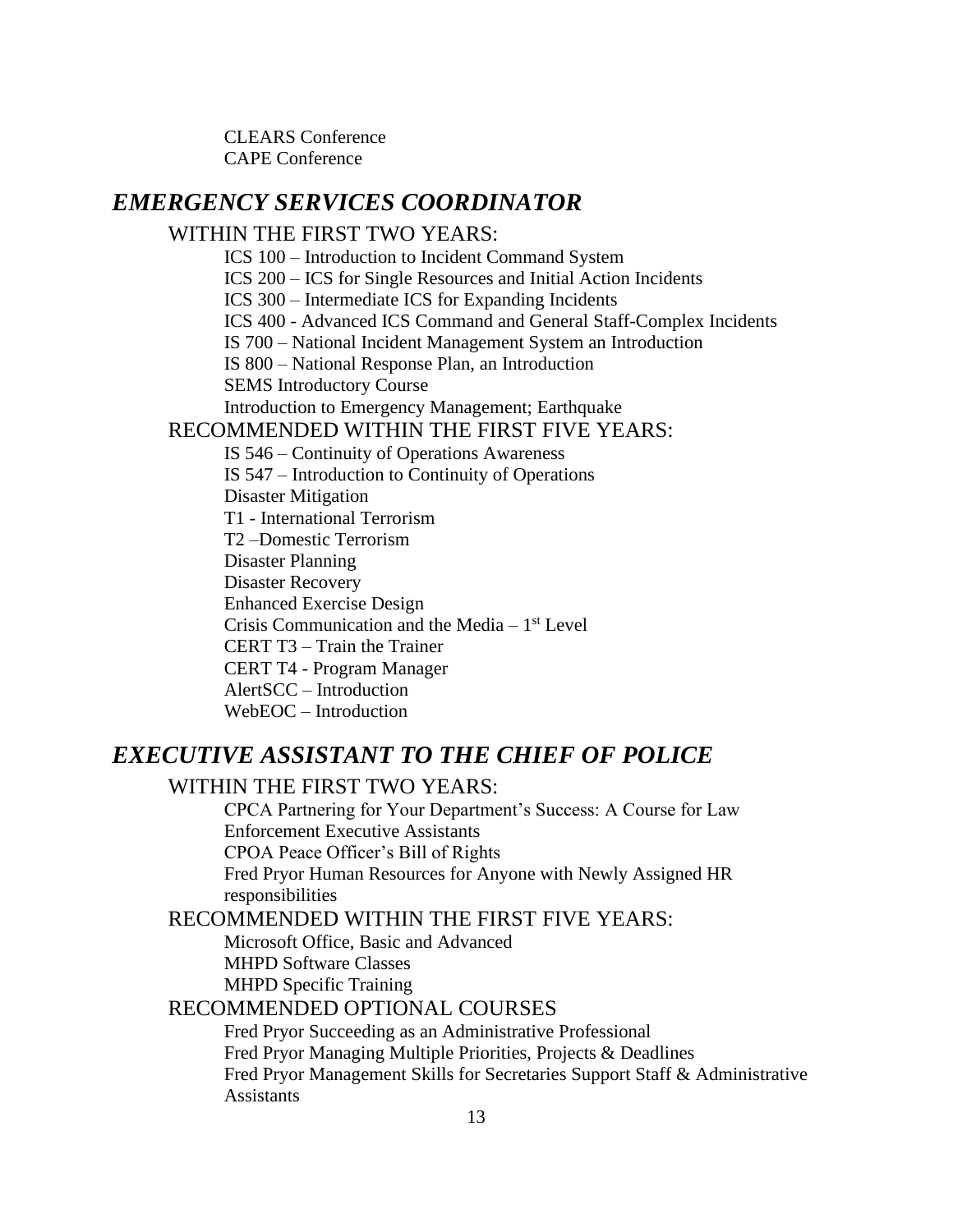# **SWORN PERSONNEL**

### <span id="page-13-2"></span><span id="page-13-1"></span><span id="page-13-0"></span>*PATROL*

# *SERGEANT*

#### WITHIN THE FIRST TWO YEARS:

Internal Affairs and Investigative Procedures Officer Involved Shootings P.O.S.T. Supervisory Course

#### RECOMMENDED WITHIN THE FIRST FIVE YEARS:

Assertive Supervision Critical Incident Management & Tactics Critical Liability (similar to Gordon Graham presentation) Incident Command Management Leadership and Accountability Performance Rating Workshop Press/ Media Relations Standardized Emergency Management System Sherman Block Supervisory Leadership Institute (SLI) RECOMMENDED OPTIONAL COURSES

Arrest, Search & Seizure Update COPPS Training Course

Police Planning Skills Solving Police Personnel Problems

# <span id="page-13-3"></span>*CORPORAL*

#### WITHIN THE FIRST TWO YEARS:

Supervisory Course Assertive Supervision Leadership and Accountability FTO Course

RECOMMENDED WITHIN THE FIRST FIVE YEARS:

Officer Involved Shootings COPPS Training Course Critical Incident Responder/Supervisor

RECOMMENDED OPTIONAL COURSES

Incident Command Management Supervisory Media Relations Homicide Investigation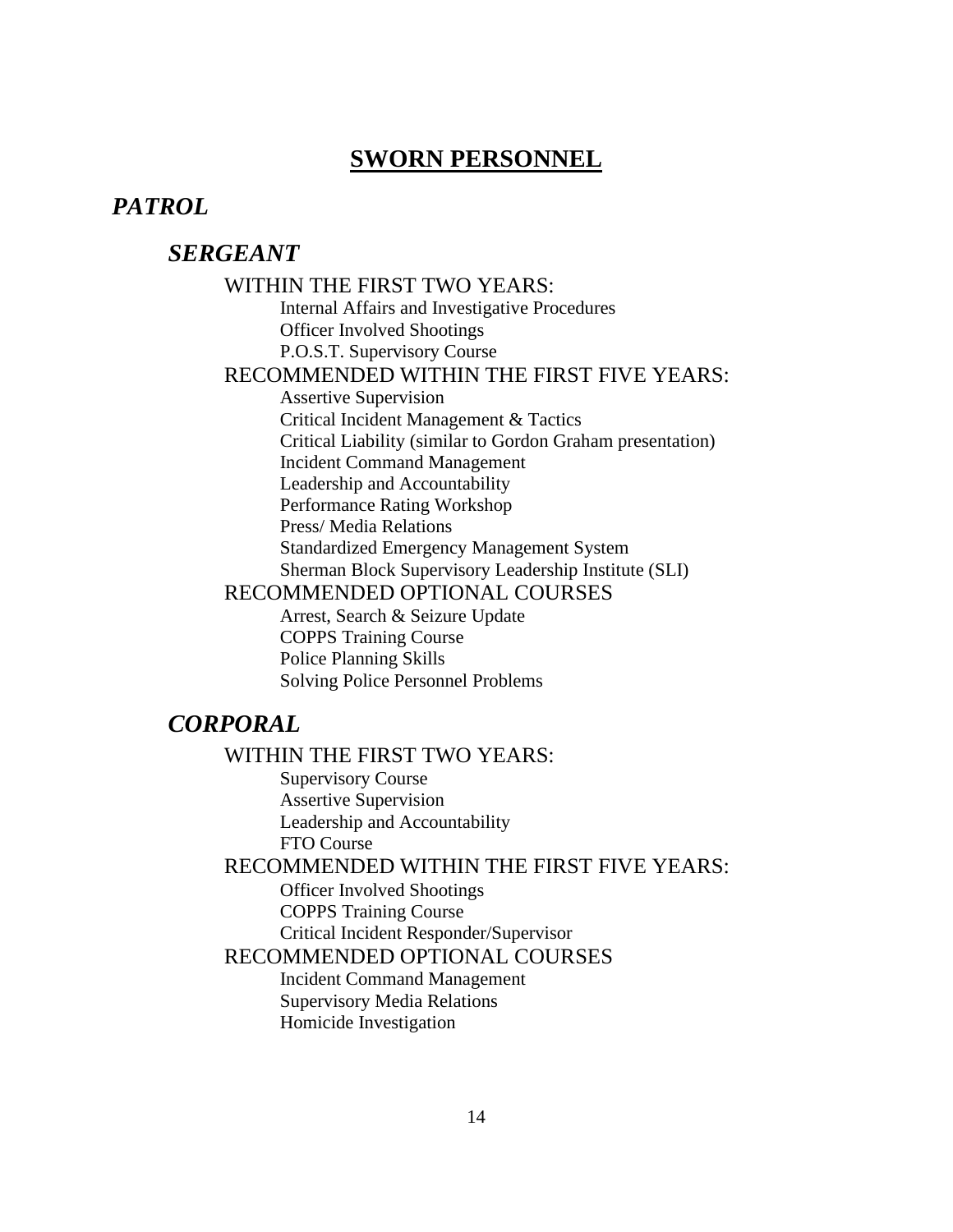### <span id="page-14-0"></span>*OFFICER*

# WITHIN THE FIRST TWO YEARS:

11550 H&S/Narcotic Influence Alcohol Screening Device Training Interview & Interrogation Training Radar/ Lidar Operator Patrol Rifle Standardized Field Sobriety Testing Crisis Intervention Training Principled Policing

#### RECOMMENDED WITHIN THE FIRST FIVE YEARS:

Officer Safety & Field Tactics Basic Traffic Accident Investigation DUI/Drug Abuse Recognition Training

#### RECOMMENDED OPTIONAL COURSES

FTO Course Child Abuse Community Oriented Policing Inner Perspective Criminal Investigation Cultural Diversity Death Investigations Gang Awareness Hate Crimes Investigation Juvenile Law Enforcement Legal Update Narcotics Investigation Report Writing

# <span id="page-14-1"></span>*RESERVE OFFICER*

WITHIN THE FIRST TWO YEARS: 200 hrs. - Level II 400 hrs. – Level 1 RECOMMENDED WITHIN THE FIRST FIVE YEARS: Crisis Intervention Training Alcohol screening device training RECOMMENDED OPTIONAL COURSES Standardized Field Sobriety Testing 11550 H&S/Narcotic Influence Gang Awareness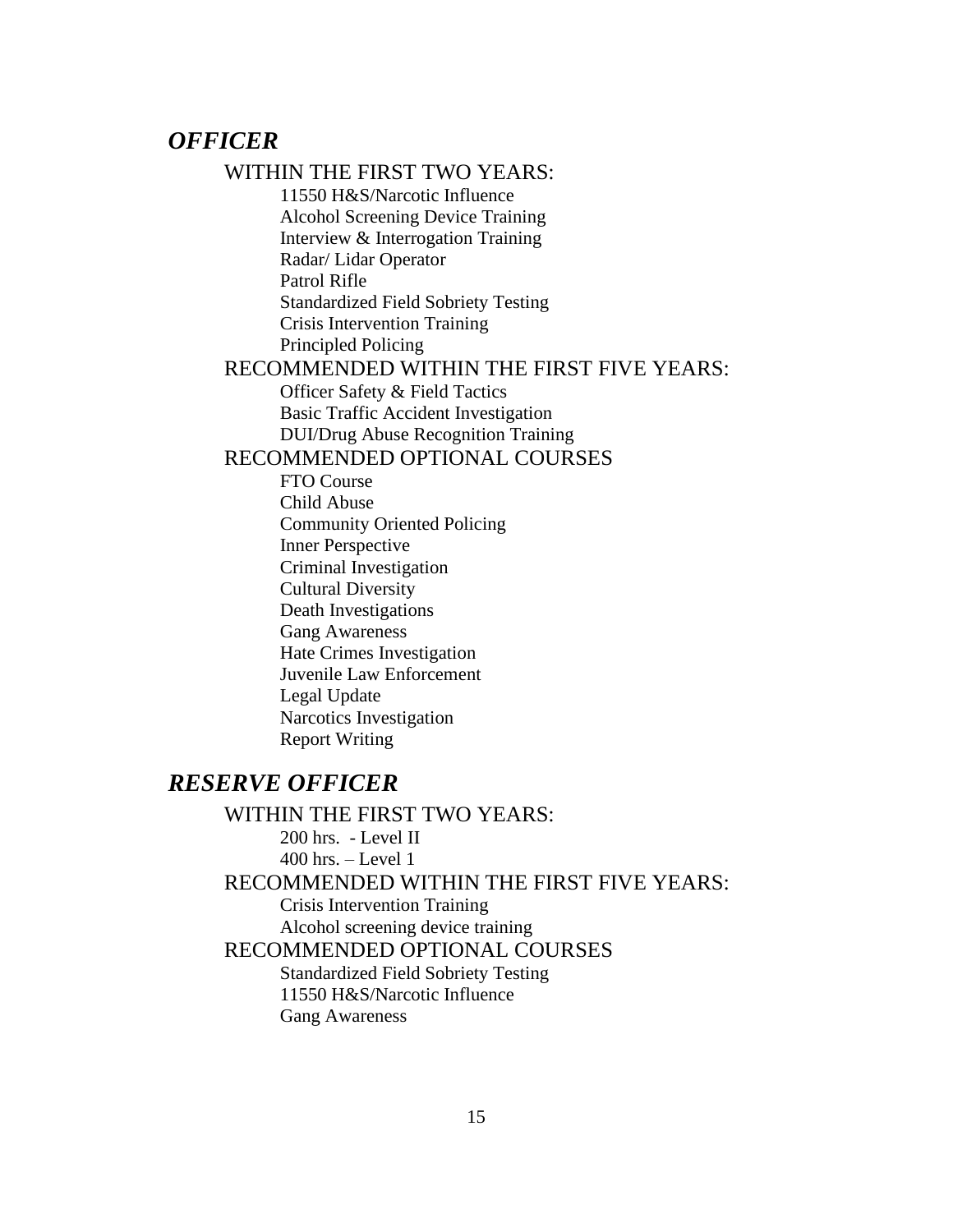# <span id="page-15-0"></span>*FIELD TRAINING OFFICER*

WITHIN THE FIRST TWO YEARS:

FTO Course

#### PERISHABLE SKILLS

FTO update course -Every 3 years

#### RECOMMENDED WITHIN THE FIRST FIVE YEARS:

<span id="page-15-1"></span>Officer Safety/Field Tactics Report Writing for Instructor

# *MULTI SERVICE OFFICER*

#### WITHIN THE FIRST TWO YEARS:

Alcohol Screening Device Training Arrest & Firearms (§832 PC) Basic Accident Investigation Corrections Academy (within one year of assignment). Crisis Intervention Training

### RECOMMENDED WITHIN THE FIRST FIVE YEARS:

Report Writing Course Suicide Potential Recognition & Prevent Jail Security Basic Accident Investigation Civil liabilities Cell extraction Cultural awareness Euthanasia Techniques

#### RECOMMENDED OPTIONAL COURSES

Basic Animal Control Academy Intermediate Animal Control Academy Illegal Animal Fighting Art of Verbal Control for Animal Control Officers Fish & Game Law Euthanasia Techniques Humane Officers Training Academy

# *ANIMAL SERVICES OFFICER*

WITHIN THE FIRST TWO YEARS:

Arrest & Firearms (§832 PC) Report Writing Course Basic Animal Control Academy Intermediate Animal Control Academy Illegal Animal Fighting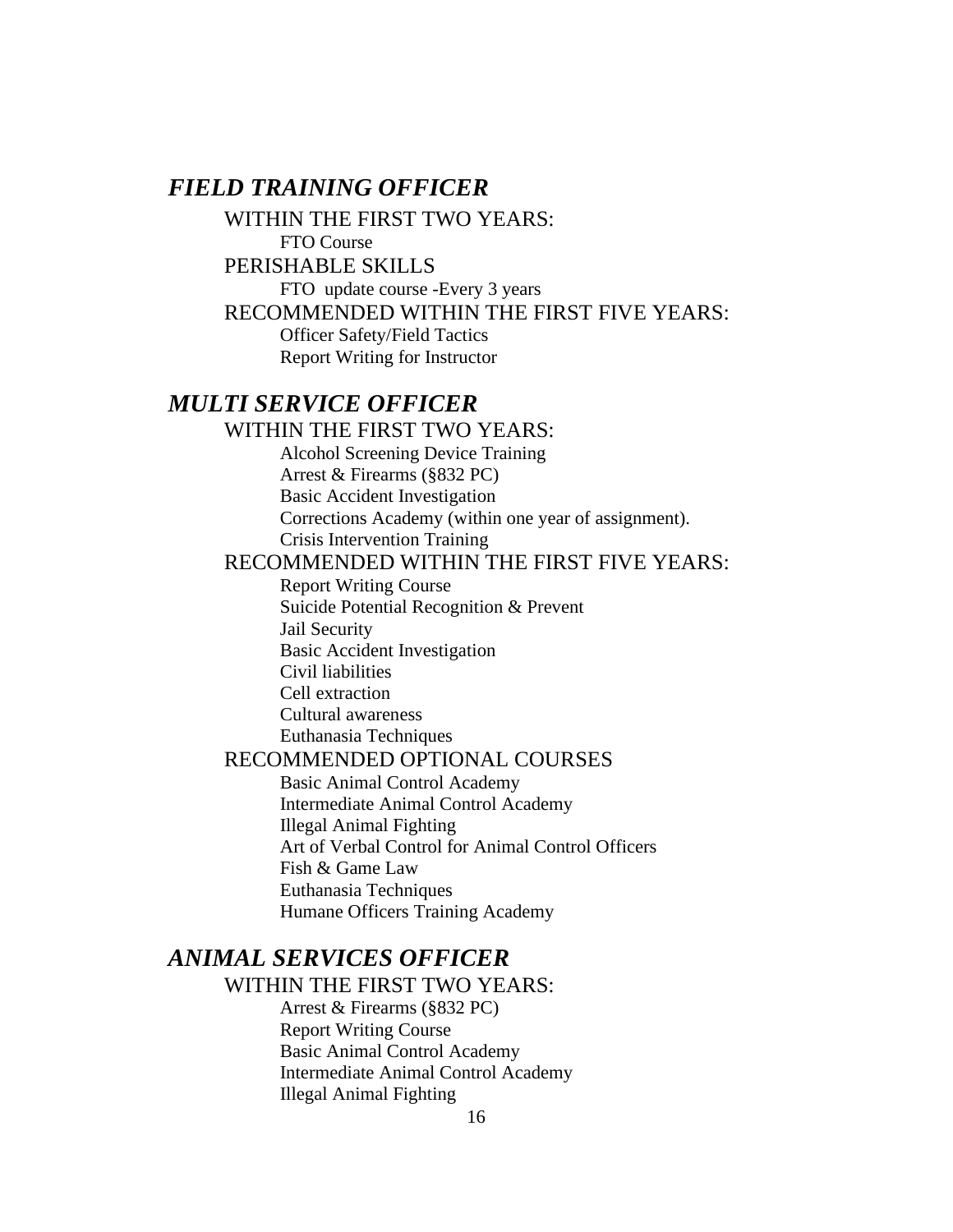#### RECOMMENDED WITHIN THE FIRST FIVE YEARS:

Euthanasia Techniques Humane Officers Training Academy Fish & Game Law

# <span id="page-16-1"></span><span id="page-16-0"></span>*SPECIAL OPERATIONS*

# *SERGEANT*

#### WITHIN THE FIRST TWO YEARS:

Crime Scene Management Gang Investigations ICI Homicide ICI Officer Involved Shooting Public Information Officer Search Warrants (HIDTA – Free Class) Street Crimes Tactics

### RECOMMENDED WITHIN THE FIRST FIVE YEARS:

Burglary Investigation Child Abuse/Sexual Exploitation (§13516 PC) Crime Scene Investigations Critical Incident Management & Tactics Critical Liability Incident Command Management Information Systems Investigation Robbery Investigation Search Warrant Update Seizure/Forfeiture Surveillance School

# RECOMMENDED OPTIONAL COURSES

Advanced Narcotics Gang Awareness

# <span id="page-16-2"></span>*GENERAL DETECTIVE*

WITHIN THE FIRST TWO YEARS: ICI Core ICI Officer Involved Shooting Search Warrants (HIDTA – Free Class) RECOMMENDED WITHIN THE FIRST FIVE YEARS: BATI Interview BATI cognitive Interview RECOMMENDED OPTIONAL COURSES Informant Development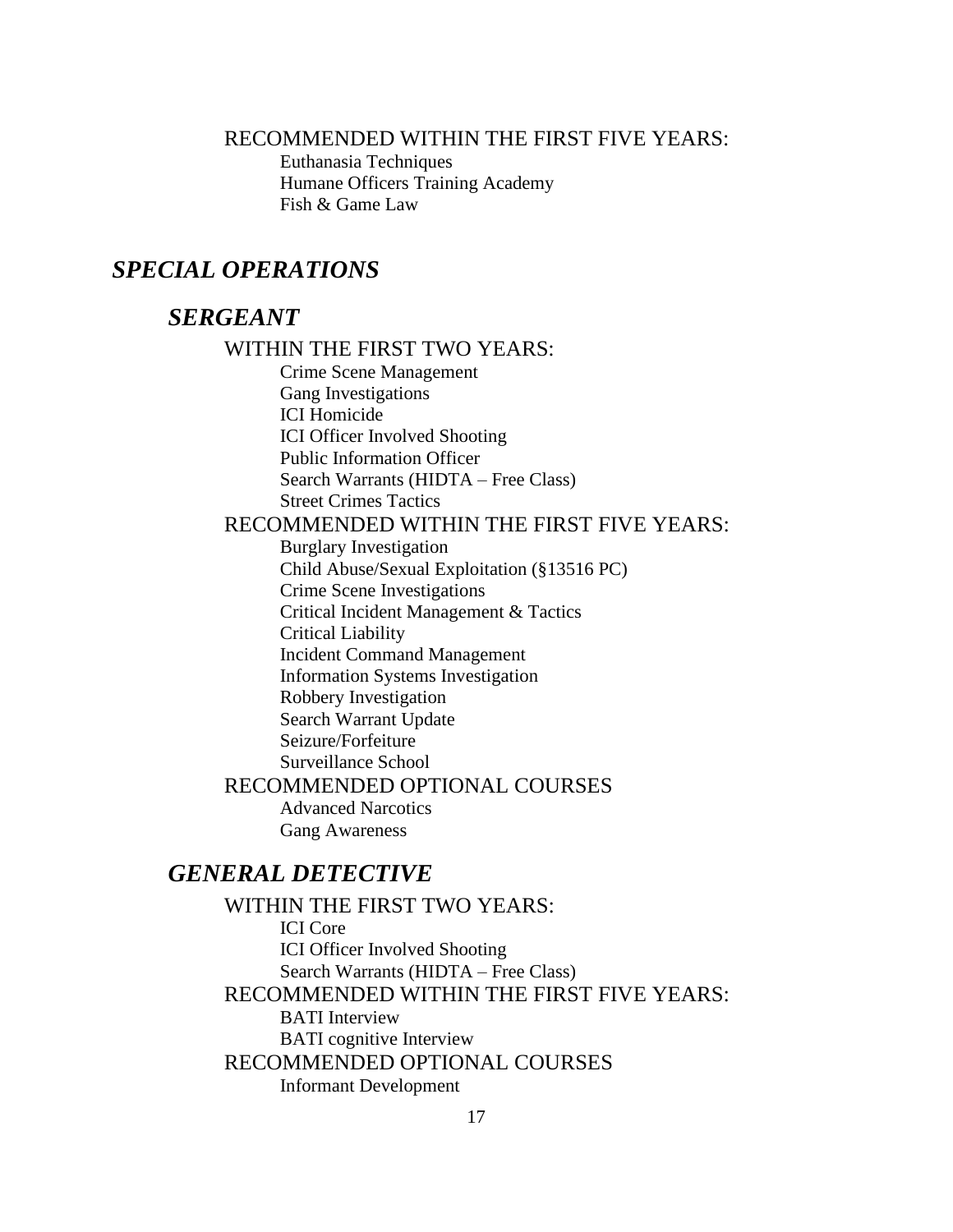Vehicle Theft Investigation

# <span id="page-17-0"></span>*PROPERTY CRIMES DETECTIVE*

WITHIN THE FIRST TWO YEARS: ICI Core ICI Officer Involved Shooting Burglary Investigation Fraud/Forgery Investigation Search Warrants (HIDTA – Free Class) RECOMMENDED WITHIN THE FIRST FIVE YEARS: Identity Theft Internet Crimes Technology in Investigations BATI Interview RECOMMENDED OPTIONAL COURSES ICI Homicide Special Surveillance Equipment Computer/Cell Phone Forensics

# <span id="page-17-1"></span>*CRIMES AGAINST PEOPLE DETECTIVE*

#### WITHIN THE FIRST TWO YEARS:

ICI Sex Assault ICI Child Abuse ICI Homicide ICI Officer Involved Shooting ICI Core CFIT MDI Interviewing RECOMMENDED WITHIN THE FIRST FIVE YEARS: BATI Interview BATI Cognitive Interview Search Warrants (HIDTA – Free Class) RECOMMENDED OPTIONAL COURSES ICI Human Trafficking ICI Vice ICI Robbery ICAC Investigations (Free class) Chasing Cell Phones (Free class by Aaron Edens)

# <span id="page-17-2"></span>*SCHOOL RESOURCE OFFICER*

#### WITHIN THE FIRST TWO YEARS:

Computer/ Cell Phone Forensics

Juvenile Law Enforcement School Resource Officer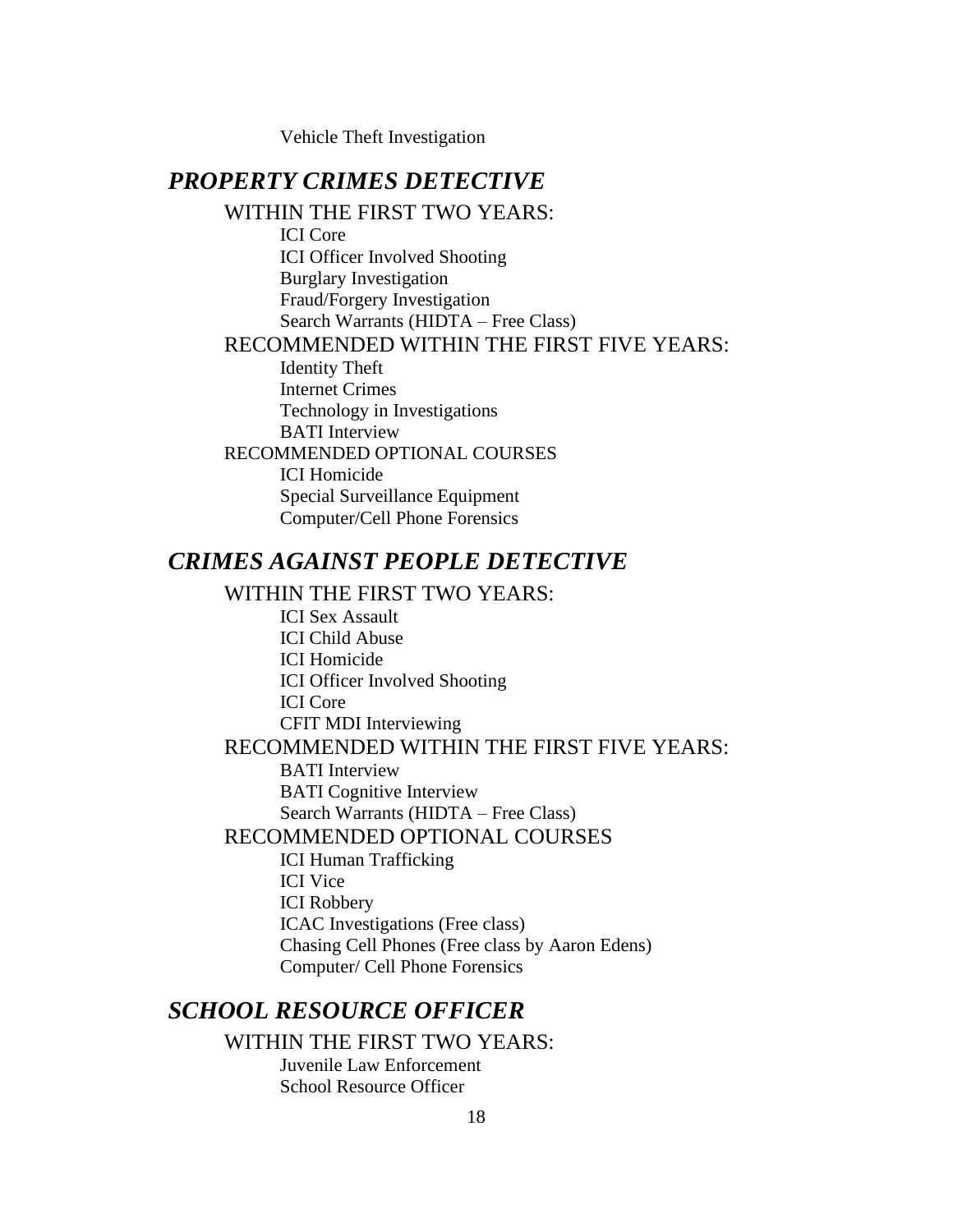#### Juvenile Procedures Parent Project RECOMMENDED WITHIN THE FIRST FIVE YEARS:

Basic Juvenile Course Crisis Management/Resolving Delinquency Control Institute Gang Awareness Interviewing Child Victims Youth Access/Tobacco

#### RECOMMENDED OPTIONAL COURSES

Cultural Awareness Gang Investigation Juvenile Justice Update

## <span id="page-18-0"></span>*SPECIAL ENFORCEMENT TEAM*

#### WITHIN THE FIRST TWO YEARS:

ICI Criminal Investigation Core Search Warrant for Investigators Surveillance School ICI Gang Investigations C.C.G.I.A. Mexican Mafia & Surenos C.C.G.I.A. Nuestra Familia & Nortenos ICI Advanced Gang Investigations Court Preparation and Expert Testimony ICI Homicide Investigation ICI Robbery Investigation

ICI Human Trafficking

#### RECOMMENDED WITHIN THE FIRST FIVE YEARS:

Outlaw Motorcycle Gangs Prison Gang Identification and Parolee Contacts

C.C.G.I.A. Gang Conference

Informant Development

High Risk Warrant Service

Gang Awareness Update

Street Crimes

BATI Interview

B.A.G.I.A. Chasing Cell Phones

ICI Human Trafficking

ICI Officer Involved Shooting

#### RECOMMENDED OPTIONAL COURES

C.N.O.A. Conference

C.C.G.I.A. Patron Saints of the Underworld Narcotics Investigations Juvenile Law Enforcement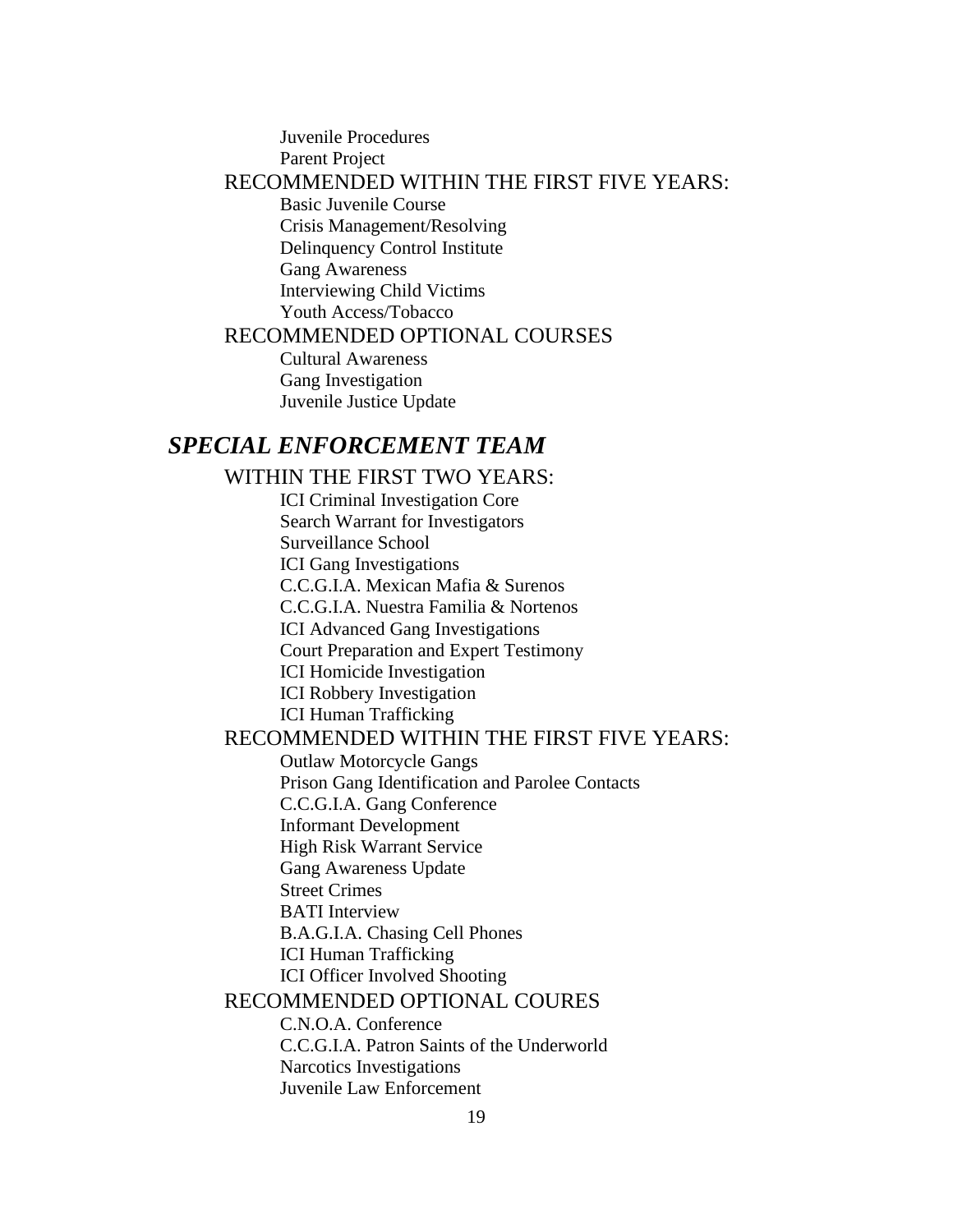Intelligence Operations Aryan Brotherhood, sub-groups and White Supremacists Black Guerilla Family, sub-groups and the Islamic Radicalization of Black Inmate Gangs and Technology – How Gangs Utilize Technology to Evade Surveillance Psychological Aspects of Gangs and Gang Membership ICI Vehicle Theft Investigation

# *DOMESTIC VIOLENCE DETECTIVE* WITHIN THE FIRST TWO YEARS:

Domestic Violence Investigations Course

 Domestic Violence/Sexual Assault/Strangulation Course Missing/Unidentified Persons System (MUPS) Training Death Investigation Human Trafficking.

RECOMMENDED WITHIN THE FIRST FIVE YEARS:

 Search Warrant Update Interview & Interrogation Update Search & Seizure Update Local "trending" training

#### RECOMMENDED OPTIONAL COURSES

ICI Homicide ICI Robbery Investigation ICI Officer Involved Shootings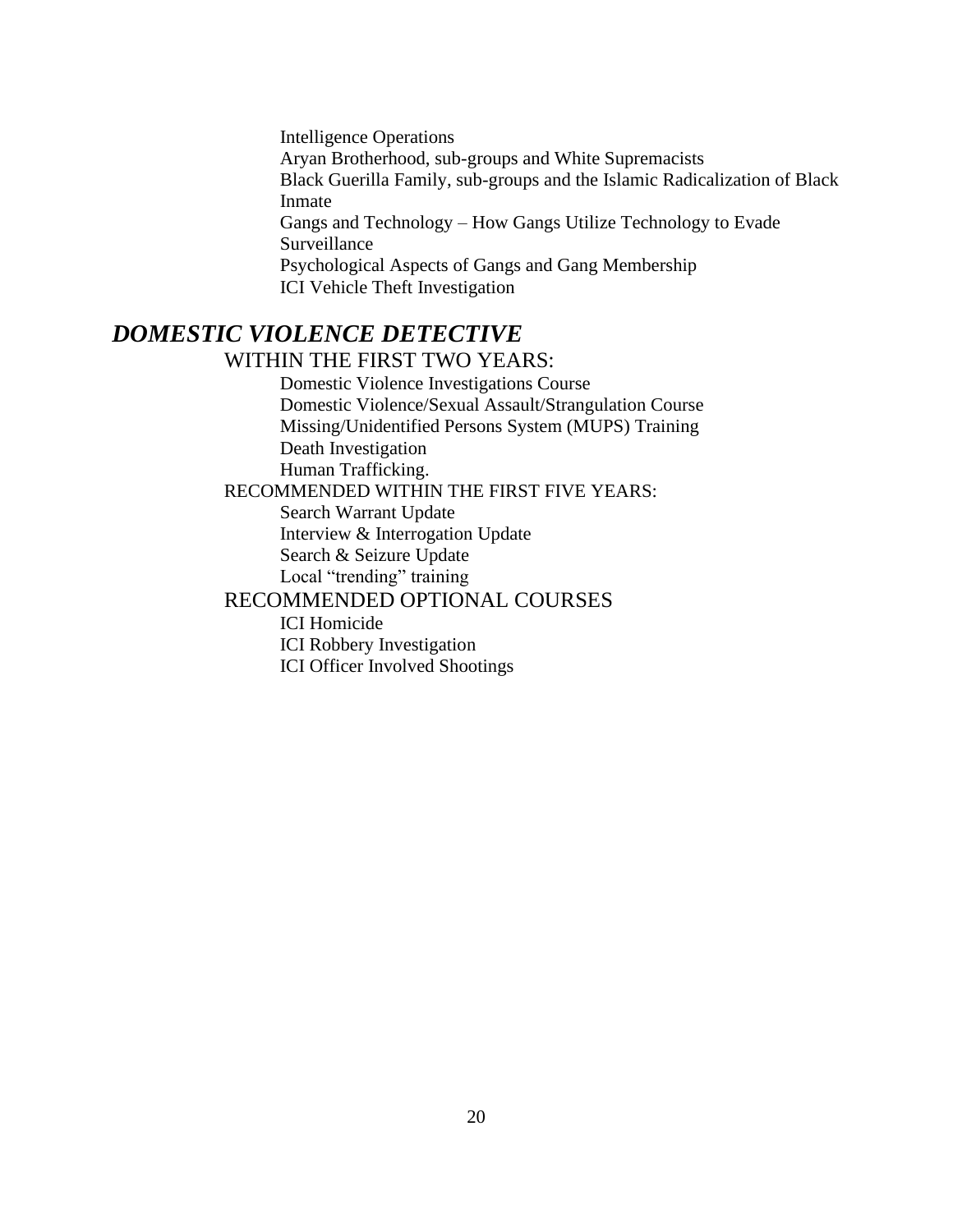# <span id="page-20-1"></span><span id="page-20-0"></span>**SPECIALTY ASSIGNMENTS**

# *ARMORER*

### WITHIN THE FIRST TWO YEARS:

Colt AR Armorer's Course Glock Armorer Course SIG/Sauer Classic and P320 Armorer's Course Mossberg 500 Armors Course- Recommend one officer TASER Armorer Course- Recommend two officers Remington 700 Armorers Course- Recommend two officers LMT 40mm Armorers Course LLIMS Instructor Course- Recommend two officers

# PERISHABLE SKILLS

Courses above excluding Taser require updates every three years. RECOMMENDED OPTIONAL COURSES

Colt 1911 Armorers Course HK Armorers Course

# <span id="page-20-2"></span>*BICYCLE PATROL*

# WITHIN THE FIRST TWO YEARS: In-House Bike Orientation Training RECOMMENDED WITHIN THE FIRST FIVE YEARS:

Basic Bike Patrol

RECOMMENDED OPTIONAL COURSES

Bike Instructor School Bike maintenance

# <span id="page-20-3"></span>*CRIME SCENE INVESTIGATOR*

# WITHIN THE FIRST TWO YEARS:

Crime Scene Investigation Latent Fingerprint Development Crime Scene Photography

RECOMMENDED WITHIN THE FIRST FIVE YEARS:

Advanced Field Evidence Technician Course Advanced Latent Fingerprint Death Investigation/Homicide Investigators Course

# <span id="page-20-4"></span>*PEER SUPPORT*

#### WITHIN THE FIRST TWO YEARS:

Basic Peer Support Critical Incident Debriefing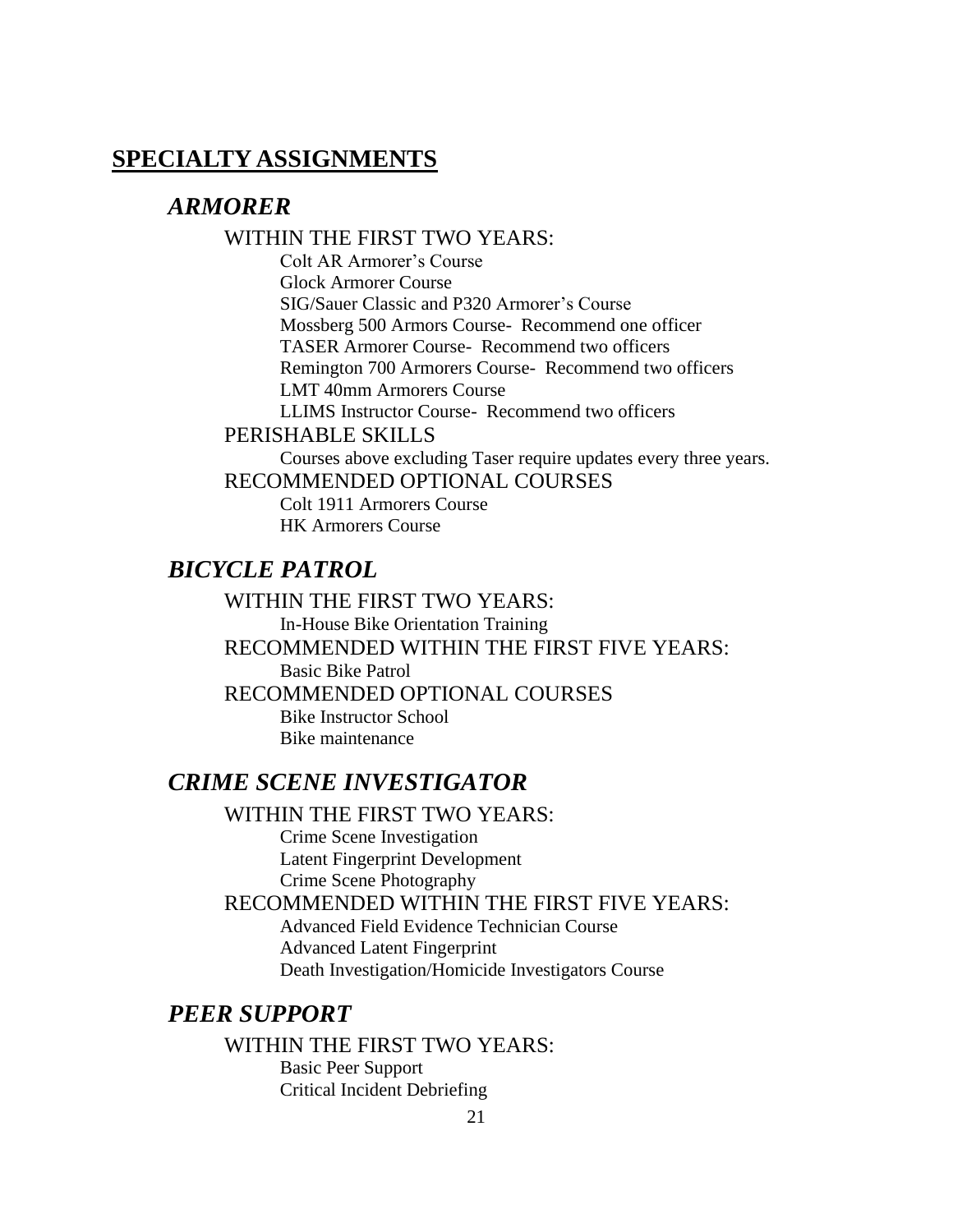Stress Management Critical Incident Stress Management Suicide & Depression

#### RECOMMENDED WITHIN THE FIRST FIVE YEARS:

Peer Support Update- Every two years Annual Peer Support Conference Advanced Peer Support WCPR

# RECOMMENDED OPTIONAL COURSES

Critical Incident Debriefing Update

# <span id="page-21-0"></span>*DEFENSIVE TACTICS INSTRUCTOR*

WITHIN THE FIRST TWO YEARS:

Defensive Tactics Instructor

RECOMMENDED WITHIN THE FIRST FIVE YEARS:

Impact Weapons Instructor Straight Baton Instructor ASP Baton Instructor

#### RECOMMENDED OPTIONAL COURSES

Defensive Tactics Instructor - Update Force Options Simulator Instructor

# <span id="page-21-1"></span>*EXPLORER ADVISOR*

#### WITHIN THE FIRST TWO YEARS:

Boy Scouts of America P.O.S.T. Leader Workshop ( B.S.A. Explorer Advisor Training

#### RECOMMENDED WITHIN THE FIRST FIVE YEARS:

B.S.A. Exploring Advanced Leadership Development Workshop

B.S.A. Adult Exploring Basic Leader Training

### RECOMMENDED OPTIONAL COURSES

Explorer Academy – Facilitator/Instructor Exploring Conference/Updates

# <span id="page-21-2"></span>*FIREARMS INSTRUCTOR*

WITHIN THE FIRST TWO YEARS:

Firearms Instructor Course

Carbine Instructor's Course

LLIMS Instructor's Course

TASER Instructor's Course

### RECOMMENDED WITHIN THE FIRST FIVE YEARS:

 Firearms Instructor Update Carbine Instructor Update TASER Instructor Update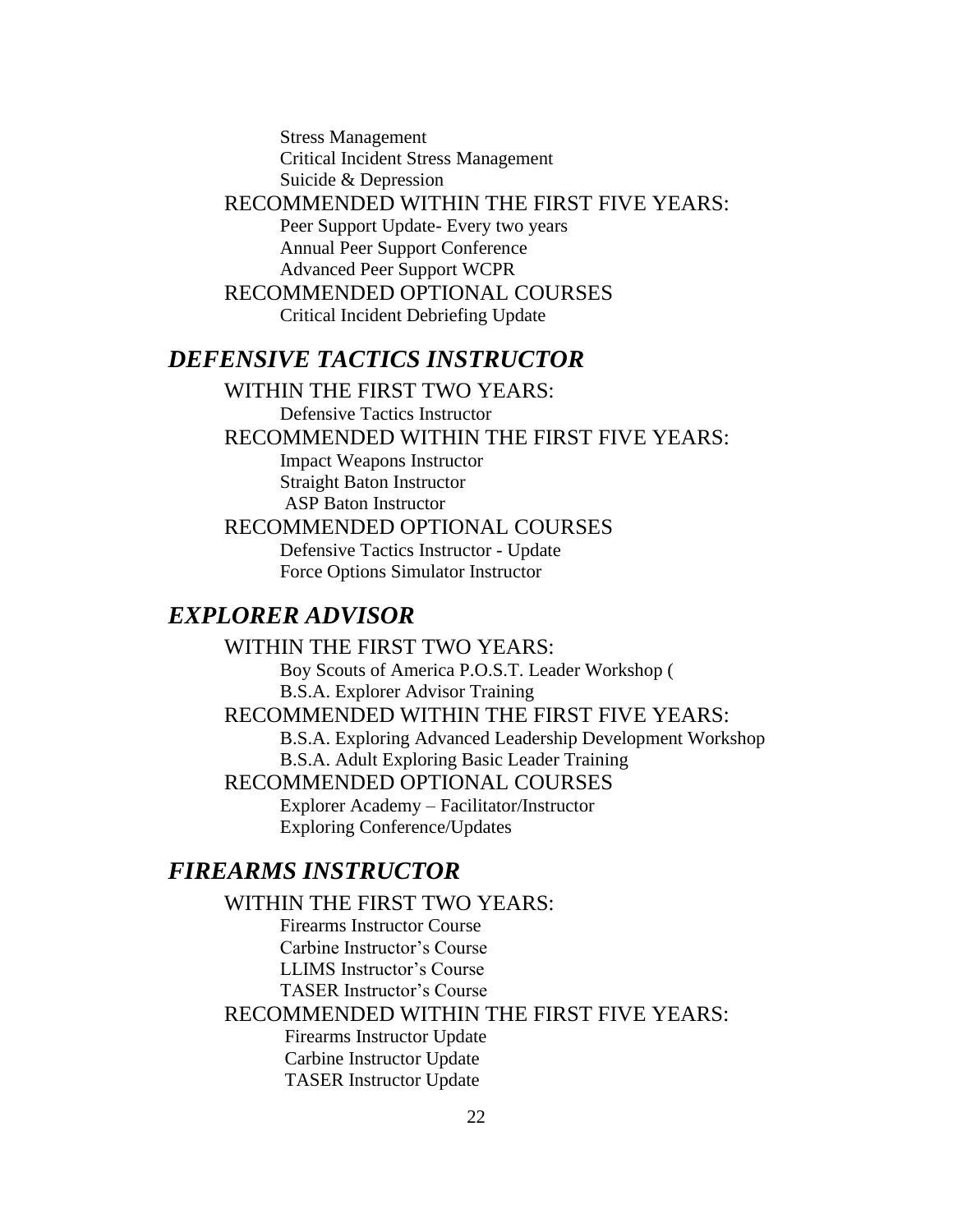RECOMMENDED OPTIONAL COURSES

Academy Instructor Certification Course Firearms Liability Course SWAT School Active Shooter Course Intermediate Firearms Course Advanced Firearms Courses

# <span id="page-22-0"></span>*HOSTAGE NEGOTIATOR*

#### WITHIN THE FIRST TWO YEARS:

Basic Hostage Negotiations Domestic Violence for Crisis Negotiator

#### PERISHABLE SKILLS

Hostage Negotiator Update- Every two years

### RECOMMENDED WITHIN THE FIRST FIVE YEARS:

Advanced Hostage Negotiations Workshop on Mentally Ill Crisis Management Peer Support CAHN Conference

#### RECOMMENDED OPTIONAL COURSES

Crisis Communications & Media Crisis Intervention – Update Interview & Interrogation Terrorism Crisis Negotiations Team Leadership

### <span id="page-22-1"></span>*K9 HANDLER*

#### WITHIN THE FIRST TWO YEARS:

Basic K-9 Course Monthly Training- *On-going*

RECOMMENDED WITHIN THE FIRST FIVE YEARS:

K-9 Liability Course Basic Tracking Advanced Tracking

RECOMMENDED OPTIONAL COURSES

K-9 Narcotic Detection SKIDDS- K9 SWAT School

# <span id="page-22-2"></span>*K9 SERGEANT*

WITHIN THE FIRST TWO YEARS: K-9 Unit Supervisor School K-9 Liability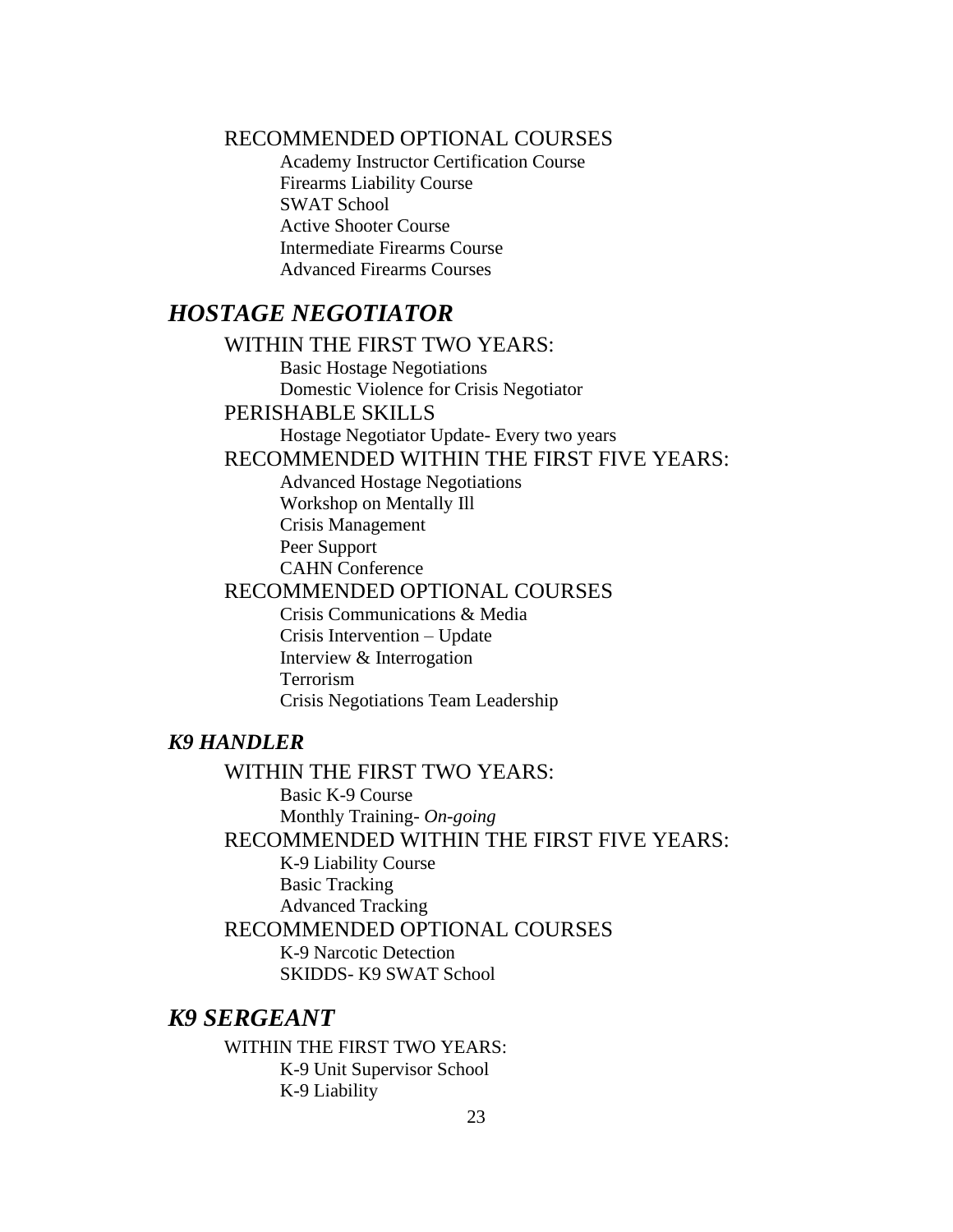# <span id="page-23-0"></span>*RESERVE OFFICER COORDINATOR*

WITHIN THE FIRST TWO YEARS: Reserve Coordinator's Course (40 hrs.) RECOMMENDED WITHIN THE FIRST FIVE YEARS: FTO Course

# <span id="page-23-2"></span><span id="page-23-1"></span>*SWAT*

# *OPERATOR*

WITHIN THE FIRST TWO YEARS: Basic SWAT School Tactical handgun PERISHABLE SKILLS In-Service training RECOMMENDED OPTIONAL COURSES San Jose Police Department MERGE School San Jose Police Department MERGE Hostage Rescue Distraction/Diversionary Device Instructor Explosive Breaching Chemical Agent Instructor Mechanical Breaching Rappel Master Tactical Shotgun Team Leader

# <span id="page-23-3"></span>*SNIPER*

WITHIN THE FIRST TWO YEARS: Basic Sniper Advanced Sniper PERISHABLE SKILLS In-service Training SWAT Advanced Course RECOMMENDED OPTIONAL COURSES Sniper rifle armorer course

#### <span id="page-23-4"></span>*TEAM LEADER*

WITHIN THE FIRST TWO YEARS: SWAT Team Leader Course High Risk Warrant Service RECOMMENDED WITHIN THE FIRST FIVE YEARS: Diversionary Devices Hostage Negotiations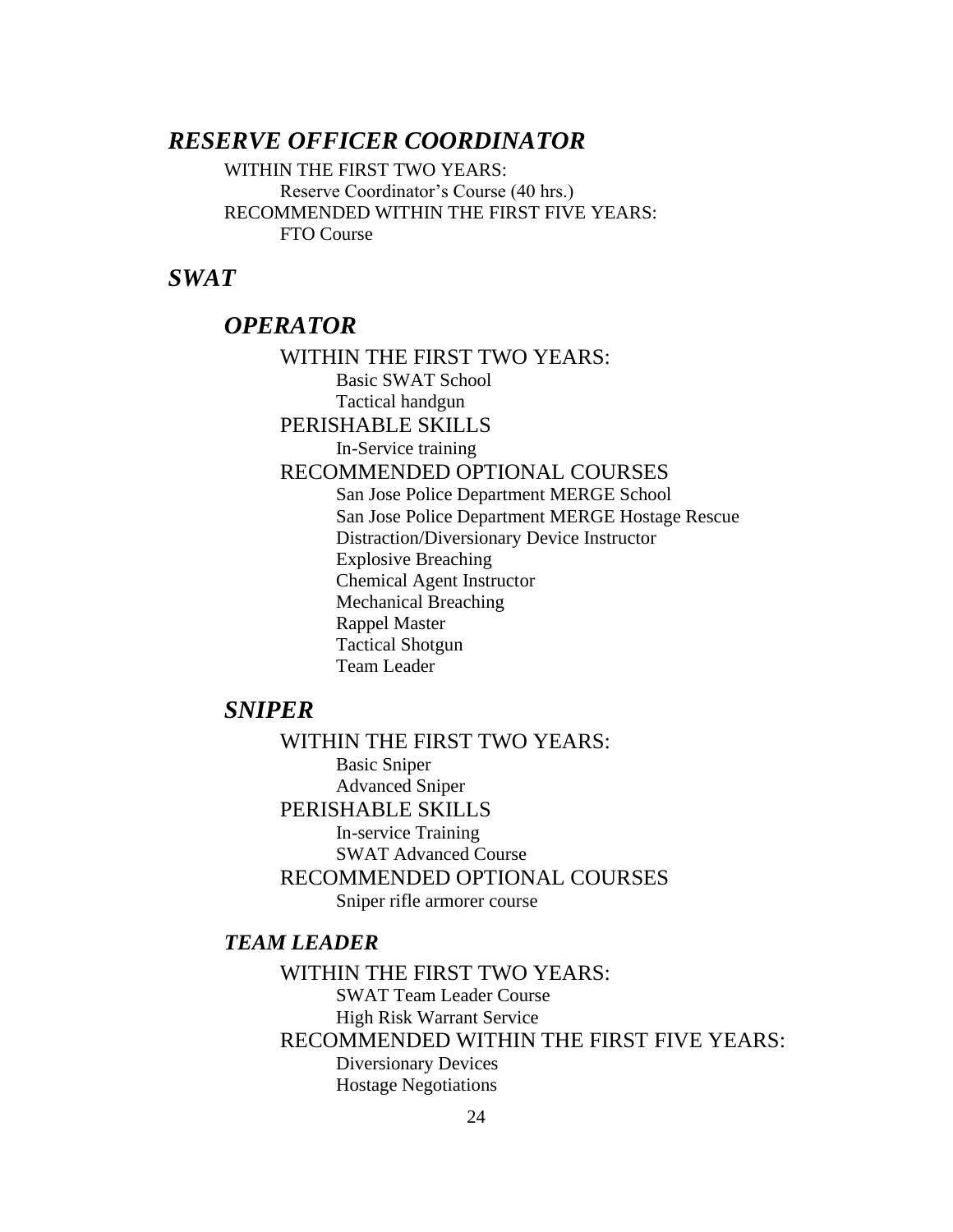Tactical Operations & Intelligence Specialized Surveillance Equipment Team Building RECOMMENDED OPTIONAL COURSES Terrorism Riot Control

SWAT Advanced Course

# <span id="page-24-0"></span>*TACTICAL COMMANDER*

WITHIN THE FIRST TWO YEARS:

SWAT Advanced Course SWAT Team Leader Course SWAT Commander Course

# <span id="page-24-1"></span>*TERRORISM LIASON OFFICER*

WITHIN THE FIRST TWO YEARS: TLO Basic TLO Intermediate TLO Advanced

# <span id="page-24-2"></span>*TRAFFIC OFFICER*

#### WITHIN THE FIRST TWO YEARS:

Basic Collision Investigation Intermediate Collision Investigation Advanced Collision Investigation RADAR/LIDAR Operations P.A.S. Operations Motor Officer School A-RIDE DRE Auto-Ped Investigation DUI Checkpoint Management

### RECOMMENDED WITHIN THE FIRST FIVE YEARS:

Child Safety Seat Enforcement Commercial Enforcement Special Event Management Off-Road Motorcycle Skills

#### RECOMMENDED OPTIONAL COURSES

Auto Theft Investigation Dealing With Difficult People CARS Conference-Collision Reconstruction Motor competitions Off-Road Motorcycle Skills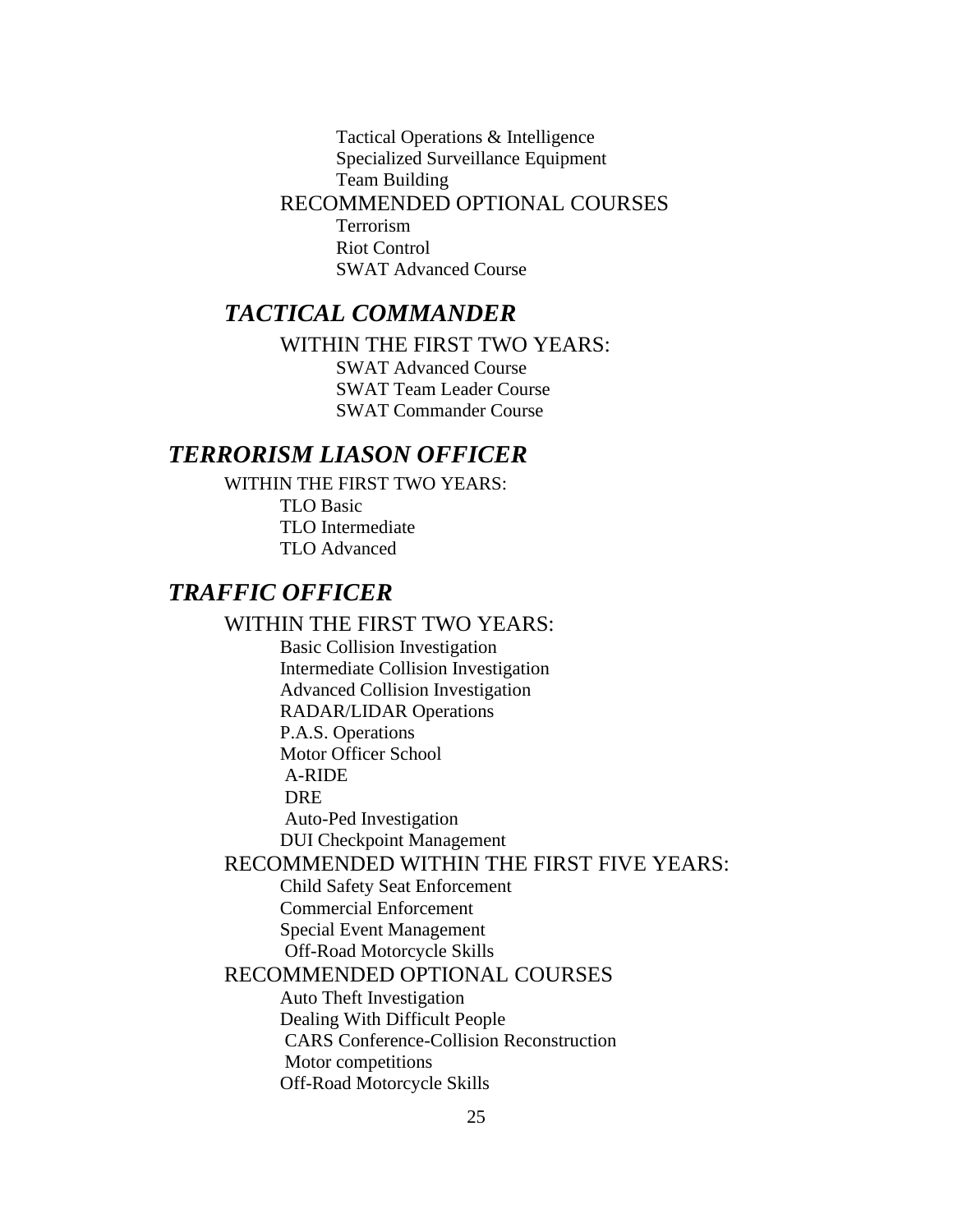# **CIVILIAN PERSONNEL**

# <span id="page-25-1"></span><span id="page-25-0"></span>*POLICE ANALYST*

#### WITHIN THE FIRST TWO YEARS:

Budget Analysis CLET Training Computer Training (Excel) Mapping for Crime Analysis/ Spatial Analysis Crime Analysis: Expanded Crime Analysis: Implementation & Evaluation DOJ Certification courses as required by job description and Geographic Eden purchasing software Profiling

## RECOMMENDED WITHIN THE FIRST FIVE YEARS:

Computer Training (Outlook; Word; PowerPoint; Access) Crystal Reports - Beginning Crystal Reports – Intermediate First Aid & CPR Futures Forecasting & Analysis Intelligence Date Analysis Microsoft Reporting Services – Beginning Microsoft Reporting Services – Intermediate Parole LEADS (training offered through State) Statistics for Non-Mathematical Managers UCR-BCS Update Seminars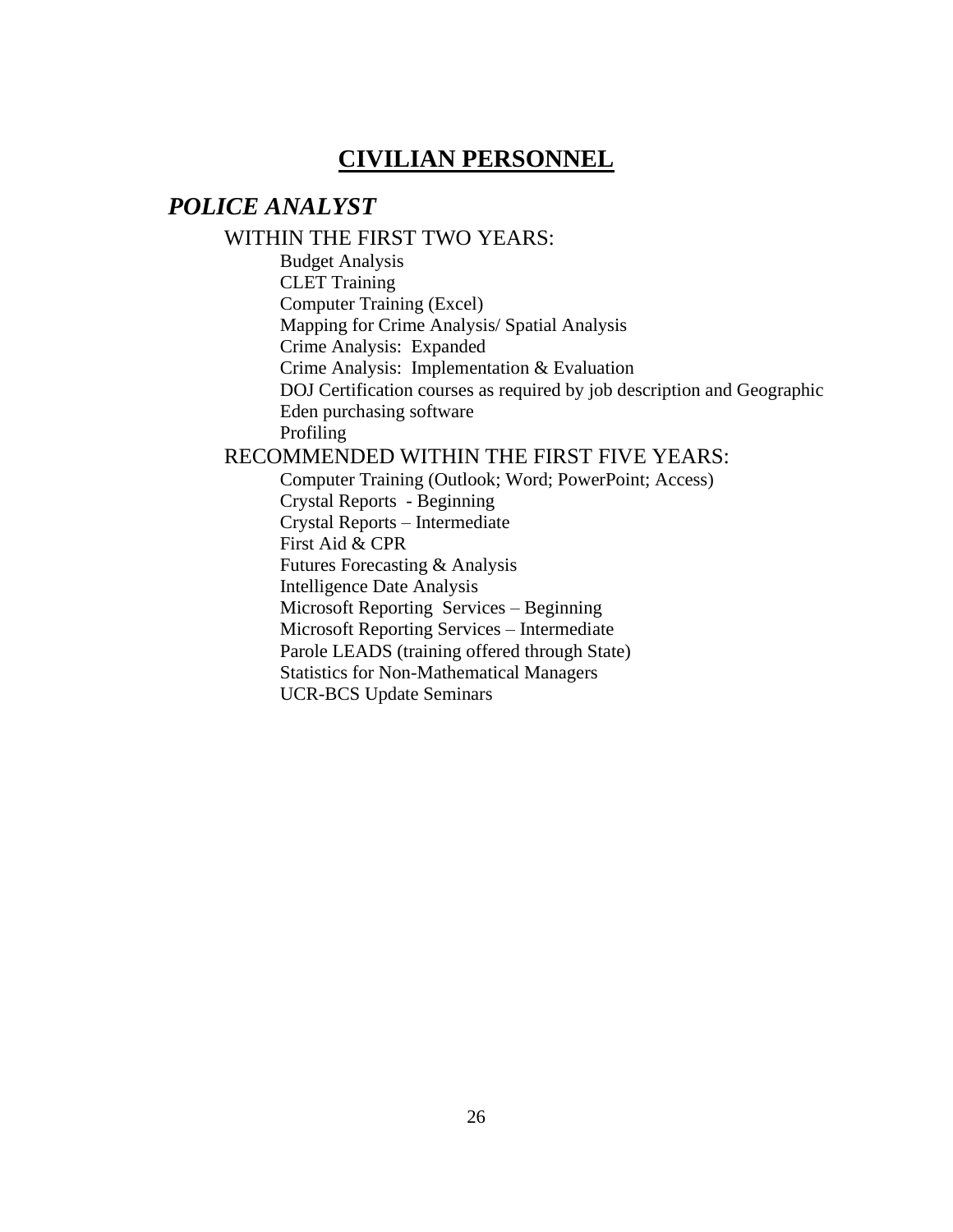# <span id="page-26-0"></span>*POLICE EXPLORER*

WITHIN THE FIRST TWO YEARS: Explorer Academy

# <span id="page-26-1"></span>*POLICE RECORDS SPECIALIST*

WITHIN THE FIRST TWO YEARS: Basic Records Course CJIC Basic CJIC JRS Public Records Act CLETS Full Access Training and Testing RECOMMENDED WITHIN THE FIRST FIVE YEARS: CJIC Criminal History DMV Record Interpretation RAP Sheet Training Public Records Act Update RECOMMENDED OPTIONAL COURSES CCUG Conference CLEARS Conference Computer Training (Excel; Word; Outlook) Legislative Update EIS Conference

## <span id="page-26-2"></span>*POLICE RECORDS SPECIALIST, SENIOR*

WITHIN THE FIRST TWO YEARS: Civilian Supervision Course and/or Records Supervisor Course PERISHABLE SKILLS Public Records Act (16 hrs.) CLETS/NCIC Update RECOMMENDED WITHIN THE FIRST FIVE YEARS: CJIC Criminal History CJIC Security Coordinator CJIC Train The Trainer Legislative Update (8 hrs.) DMV Record Interpretation DOJ/UCR Course EIS Conference Public Records Act Update CLETS Train for Trainers (T4T) RECOMMENDED OPTIONAL COURSES CCUG Conference CLEARS Conference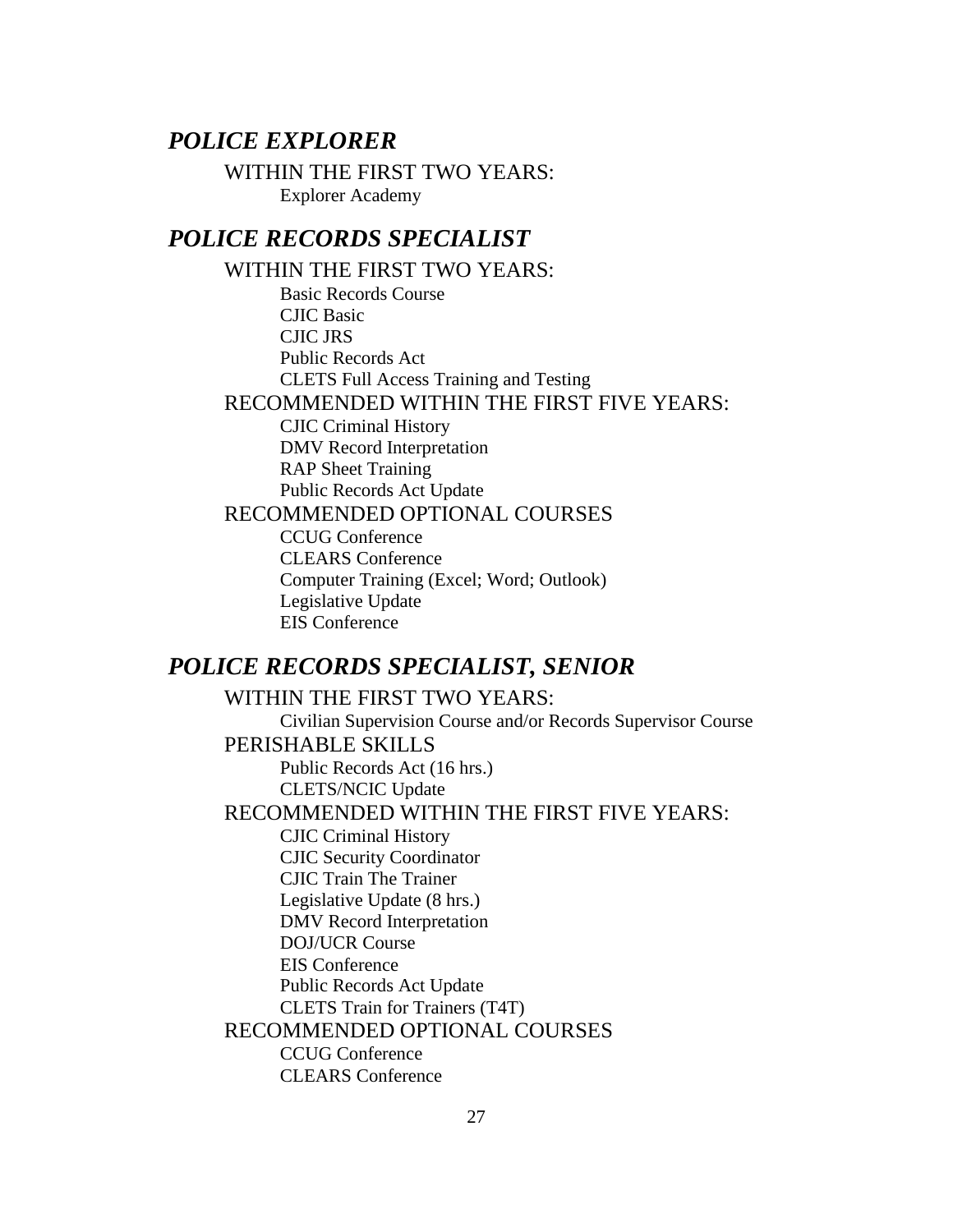Computer Training (Excel; Word; Outlook)

# <span id="page-27-0"></span>*PROPERTY AND EVIDENCE TECHNICIAN*

WITHIN THE FIRST TWO YEARS:

Basic Property & Evidence Course CAPE Training CJIC Basic CLETS Training (*one time only)* IAPE Property and Evidence Management Course Firearms Safety – E101 PERISHABLE SKILLS

CLETS Update Training *per CLETS Oper. Prac.; every 2 years* RECOMMENDED WITHIN THE FIRST FIVE YEARS: CAPE Conference

# <span id="page-27-1"></span>*PUBLIC SAFETY DISPATCHER*

# WITHIN THE FIRST TWO YEARS:

Basic Dispatch Academy (§13510 PC) Dealing with Difficult People First Aid/CPR Telecommunications (CLETS) Active Shooter Suicidal Callers Crisis Intervention Training

# RECOMMENDED WITHIN THE FIRST FIVE YEARS:

Basic EMS Dispatch Gang Awareness Hostage Negotiation

Jail Security

Public Records Act (PRA)

Run, Hide, Defend

## RECOMMENDED OPTIONAL COURSES

C.I.S.D.

Civilian Supervision Course CTO Course Dispatch & Emergency Management Dispatch Update Legislative Update Tactical Dispatcher Hostage Negotiation

# <span id="page-27-2"></span>*PUBLIC SAFETY DISPATCHER SUPERVISOR*

# WITHIN THE FIRST TWO YEARS: